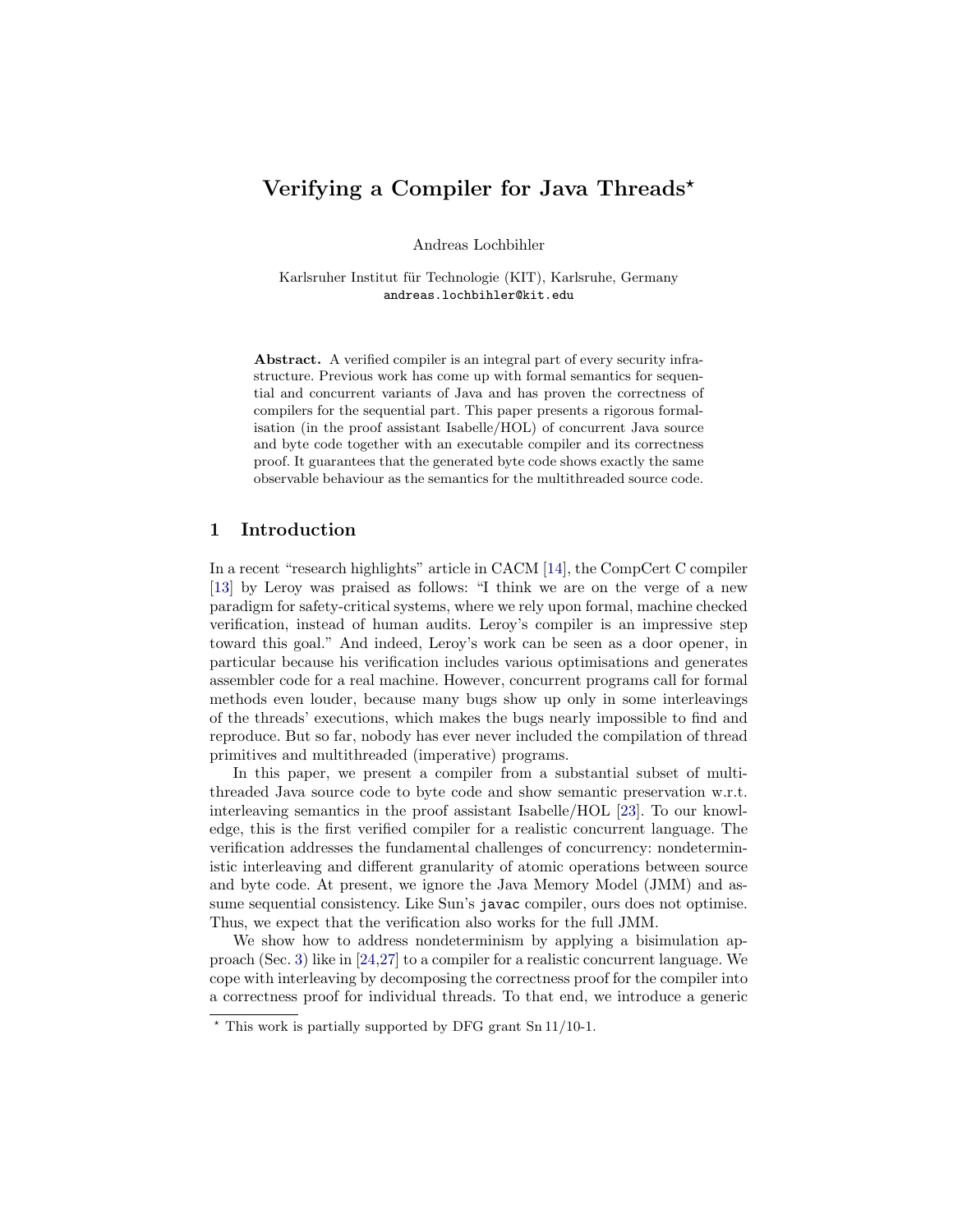framework semantics which interleaves the individual threads and manages locks and wait sets. Since the observable behaviour includes all accesses to shared memory, method calls and synchronisation, we obtain a bisimulation for the multithreaded semantics from bisimulations for single threads. Bisimulation also solves the atomicity issue for us: unobservable steps may be decomposed into arbitrarily many unobservable steps, observable ones into multiple unobservable ones followed by an observable one.

We have based our work on the Jinja project [\[11\]](#page-19-5), which contains formal semantics and a verified compiler for sequential Java. Our semantics JinjaThreads (Sec. [2\)](#page-1-0) adds multithreading and concurrency primitives for arbitrary dynamic thread creation, synchronisation on monitors, the wait-notify mechanism and joining of threads. Our compiler (Sec. [4\)](#page-10-0) may seem a straightforward extension of Jinja's, but its verification (Sec. [5\)](#page-11-0) posed two fundamental challenges: In striking contrast to Jinja's big-step semantics and simulation-only proof, we had to (i) verify the compiler w.r.t. small-step interleaving semantics and (ii) show both directions of the bisimulation. Accordingly, our verification comprises 47kL of Isabelle code, whereas the original Jinja verification needed only 15kL. Finally, we discuss our design decisions that enabled the verification to succeed (Sec. [6\)](#page-15-0).

Using Isabelle's code generator, we have mechanically extracted an executable implementation of our compiler in standard ML. It compiles source code programs in abstract syntax to byte code programs in abstract syntax. The full formalisation of JinjaThreads with all details is available online [\[19\]](#page-19-6).

# <span id="page-1-0"></span>2 Jinja with Threads

In this section, we present the features of JinjaThreads that are relevant for our compiler verification. JinjaThreads is a complex model of Java that supports a broad spectrum of concepts, all of which must be correctly handled by the compiler all the way from source code to byte code: local variables, objects and fields, inheritance, dynamic dispatch and recursion, arrays and exception handling; for details see [\[11,](#page-19-5)[18\]](#page-19-7). Here, we focus on Java's concurrency language features as specified in the Java Language Specification (JLS) [\[8,](#page-19-8) Ch. 17]: synchronisation via locks, the wait-notify mechanism, thread creation and joining. The interrupt mechanism is not modelled, but could be added at little cost to the formalisation. Fig. [1](#page-3-0) illustrates the life cycle of a Java thread. After a thread has been spawned by invoking its start method, it keeps running (i) until it is final. If, however, it invokes the wait method on an object  $o$ , it temporarily releases its locks on o's monitor and is entered in o's wait set (ii). If another thread calls notify on  $o$ , a thread t is removed from  $o$ 's wait set (iii), but t must reacquire its locks before it can continue to run.

Java source and byte code have the same thread and concurrency model, which is captured in our multithreaded semantics (Sec. [2.1\)](#page-2-0). We use it as an interleaving semantics for all languages in JinjaThreads: source code J, (Sec. [2.3\)](#page-4-0), byte code JVM (Sec. [2.4\)](#page-5-0), and one intermediate language  $J_1$  (Sec. [2.5\)](#page-7-0).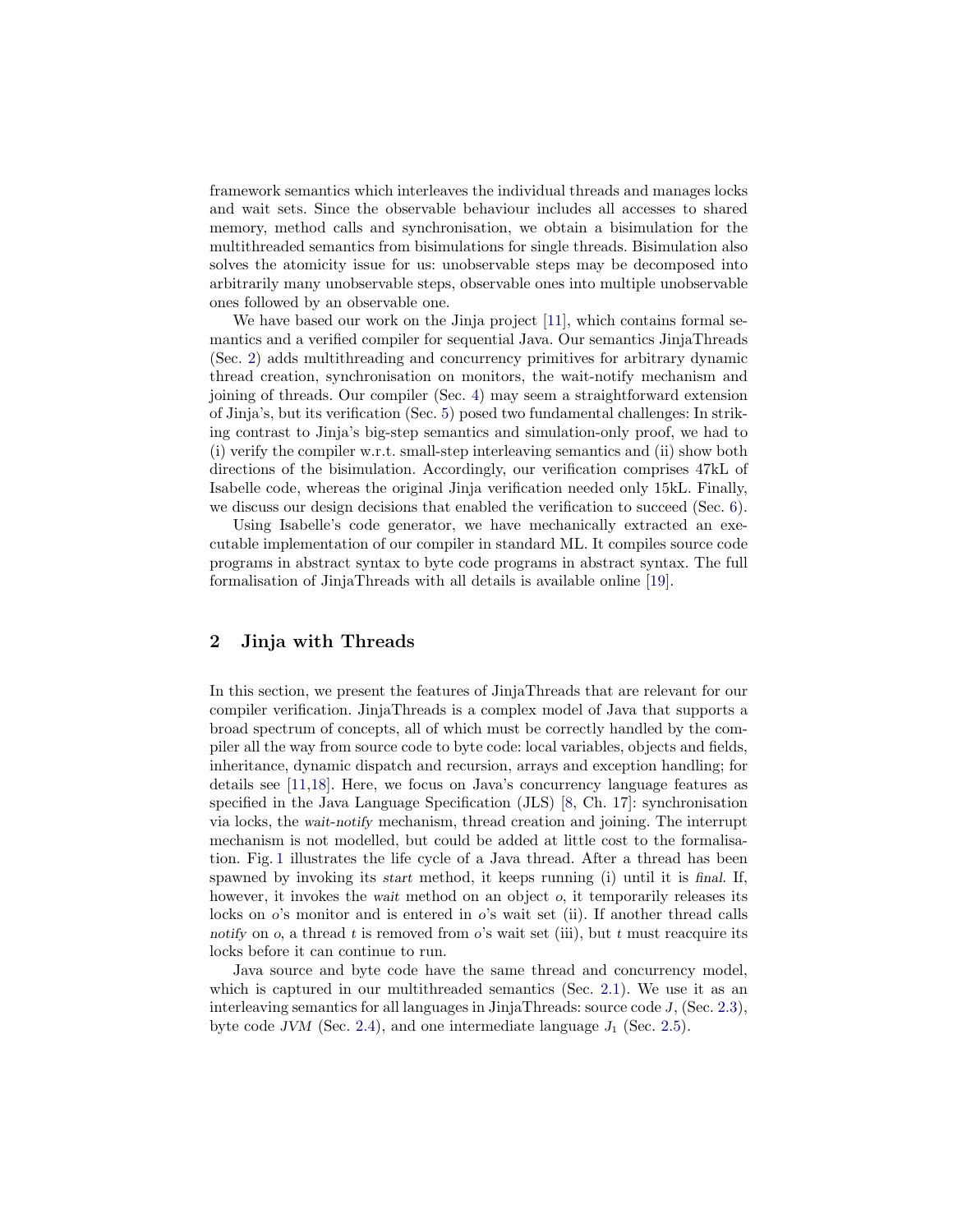### <span id="page-2-0"></span>2.1 The Framework Semantics

In this section, we present the multithreaded semantics for all JinjaThreads languages. To that end, we assume a small-step semantics for single threads, written  $\langle x, h \rangle \stackrel{ta}{\longrightarrow} \langle x', h' \rangle$ , which contains all atomic execution steps for the individual threads. It takes a thread-local state x and the shared heap h: the result are a new thread-local state  $x'$  and heap  $h'$ , and a thread action ta which spawns a new thread, locks a monitor, joins another thread, etc. For thread joining, we use the predicate final to identify thread states that have terminated. Then, the **framework semantics**  $redT$  takes such a semantics as a parameter to form the set of small-step reductions for the multithreaded case. Here, we only give a short summary of it, see [\[18\]](#page-19-7) for full details.

A multithreaded state s consists of four components: (i) The lock state locks s stores for every monitor how many times it is locked by a thread, if at all. Locks are mutually exclusive. (ii) The **thread state** the stores for every thread t in s all information that is specific to it, i.e. the thread-local state x and the multiset *ln* of locks on monitors that this thread has temporarily released, e.g. when it was suspended to a wait set. (iii) The **shared memory** shr s. (iv) The wait sets wset s: a thread is in at most one wait set at a time.

A single thread t uses the thread action ta to query and update the state of the locks, threads and wait sets. Currently, the framework semantics provides the following basic thread actions: (i) Locking, unlocking, temporarily releasing, and testing whether it has (not) locked a monitor. (ii) Creating a new thread, testing whether a thread has been started, and joining a thread. (iii) Suspending to a wait set, notifying one (all) threads in a wait set. A thread action  $(TA)$  ta consists of multiple basic thread actions, written as a list ( $\parallel$  denotes the empty list). The whole list is checked and executed atomically. A call to the wait method, e.g., issues [HasLock l, Release l, Suspend w] to test whether the thread t has locked the monitor l, to temporarily release all locks on l, and to suspend itself to the wait set w. By composing TAs that affect multiple aspects of the multithreaded state from basic thread actions, we were able to keep the framework semantics flexible and the proofs about it simple.

The **framework semantics** redT has reductions (written  $s \stackrel{t \text{ } bta}{\longrightarrow} s'$ ) of two kinds. First, a reduction  $\langle x, h \rangle \stackrel{ta}{\longrightarrow} \langle x', h' \rangle$  of the thread t in s that is not in a wait set and has not temporarily released any locks (state (i) in Fig. [1\)](#page-3-0). In that case, tests of the TA ta must hold in s. Then, redT atomically executes ta on s and updates t's local state to  $x'$  and the shared heap to  $h'$ , which yields  $s'$ . Second,  $redT$  can choose a thread t in s that is not in a wait set, but has temporarily released some locks  $ln -$  state (iii) in Fig. [1.](#page-3-0) If t can reacquire all of them, redT assigns them to t again and resets  $\ln$  to  $\{\}\$ in s'. In that case, everything else remains unchanged from s to s'. A reduction s  $\frac{t \triangleright ta}{s}$  s' is unobservable (written is- $m\tau s$  (t, ta) s') iff it results from a  $\tau$ -move of a thread (cf. Sec. [2.2\)](#page-3-1). Note that a thread gets from (ii) to (iii) in Fig. [1](#page-3-0) only if an other thread notifies it.

We also lift the final predicate to a multithreaded state s: s is **final** iff for all threads t in s, say thr s  $t = |(x, ln)|$  ( $| \_ |$  denotes definedness for a partial function), t's local state x is final and t has not temporarily released any locks, i.e.  $\ln = \{\}.$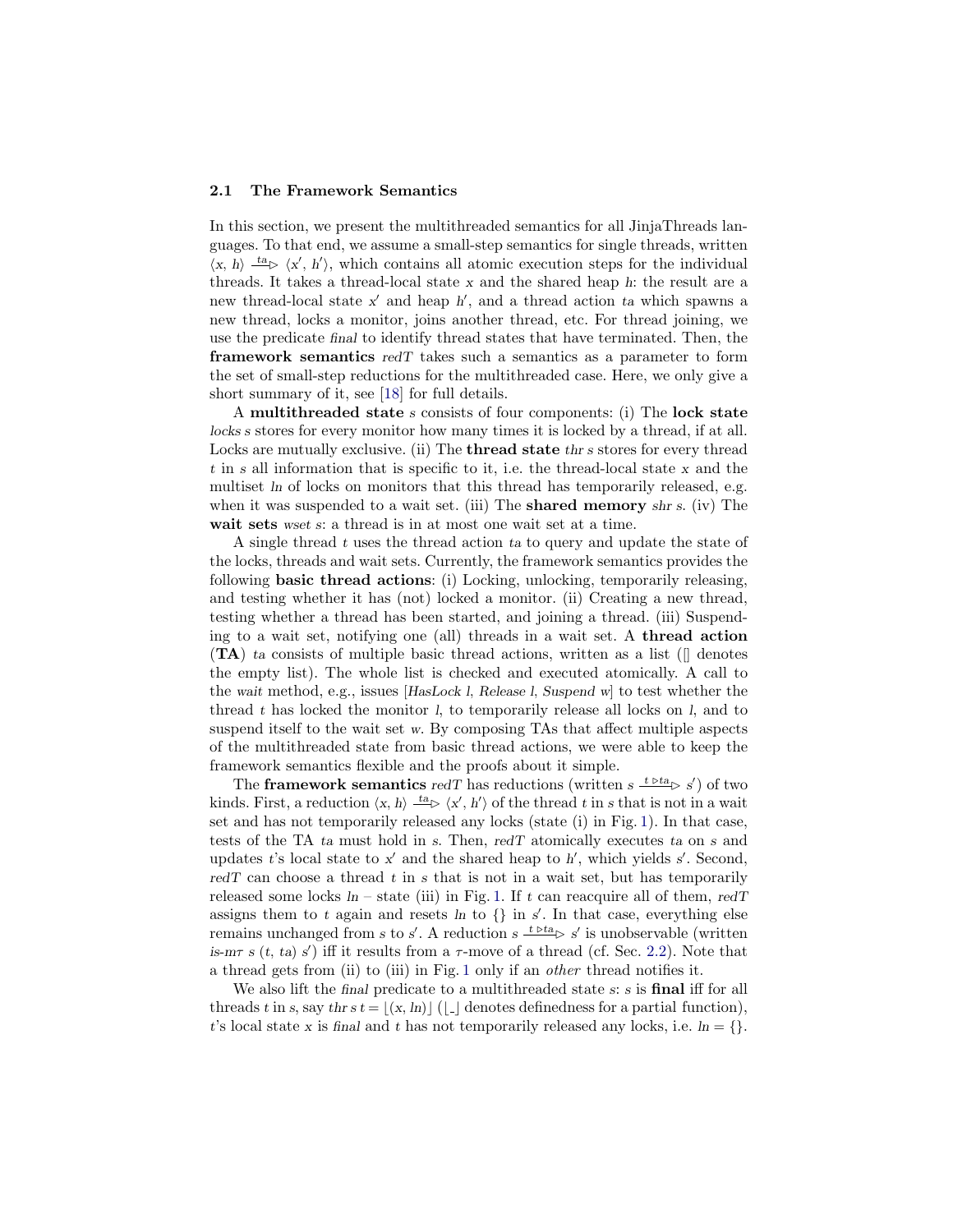

<span id="page-3-0"></span>Fig. 1. Life cycle of a Java thread

<span id="page-3-2"></span>Fig. 2. Composition of bisimulations for the correctness proof.

### <span id="page-3-1"></span>2.2 Concepts for all Languages in JinjaThreads

Each JinjaThreads language has three semantics levels, which Fig. [2](#page-3-2) shows together with the delay bisimulations used in Sec. [5](#page-11-0) for the verification. The expression level semantics, which is marked with  $e$ , contains all execution steps of a single thread except for method calls and returns. The semantics for a thread (marked  $<sup>t</sup>$ ) lifts the expression level semantics to call stacks and adds</sup> method calls and returns. The multithreaded semantics (marked  $<sup>m</sup>$ ) models the</sup> full behaviour for multithreaded programs. In all languages, this is the framework semantics instantiated with the call-stack semantics for single threads.

There are five kinds of values: booleans Bool b, integers Intg i, addresses Addr a, the null reference Null, and a dummy value Unit. Addresses reference objects or arrays on the heap, which is a map from addresses to heap objects. To avoid redundancies with the instruction for object creation in the formalisation, all system exceptions (like NullPointer and IllegalMonitorState) are preallocated on the heap.  $&$  denotes the address of a preallocated system exception.

In standard Java, only monitors – of which every object and array has exactly one – can be locked. Hence, addresses identify monitors in the framework instantiations. Since every monitor manages its own wait set, addresses also identify wait sets. JinjaThreads uses the same heap representation in all languages. Hence, every instantiation need only to specify the thread-local state.

All JinjaThreads languages use the same format for class and method declarations, only the method definitions depend on the language. Hence, a compiler Comp need to be specified only for method bodies. The generic function compP then uniformly applies Comp to all methods of all classes, i.e. the program P is compiled to compP Comp P. This generic approach ensures that compilation does not affect the class hierarchy and lookup functions for methods and fields.

JinjaThreads comes with standard well-formedness conditions (e.g. typeability, acyclic class hierarchy), see [\[11\]](#page-19-5) for details. In the following, we will assume that all programs are well-formed.

JinjaThreads has two kinds of method calls: First, standard calls to methods that are implemented in the program P. Second, calls to methods that cannot be implemented in JinjaThreads syntax, e.g. native methods such as wait, notify, or start on Thread objects. We call them external calls and hardwire them in the semantics. Such a call executes atomically, written  $P \vdash \langle a.M(\mathit{vs}), h \rangle \stackrel{\text{ta}}{\longrightarrow} \infty_{\text{ext}} \langle \mathit{va}, h' \rangle$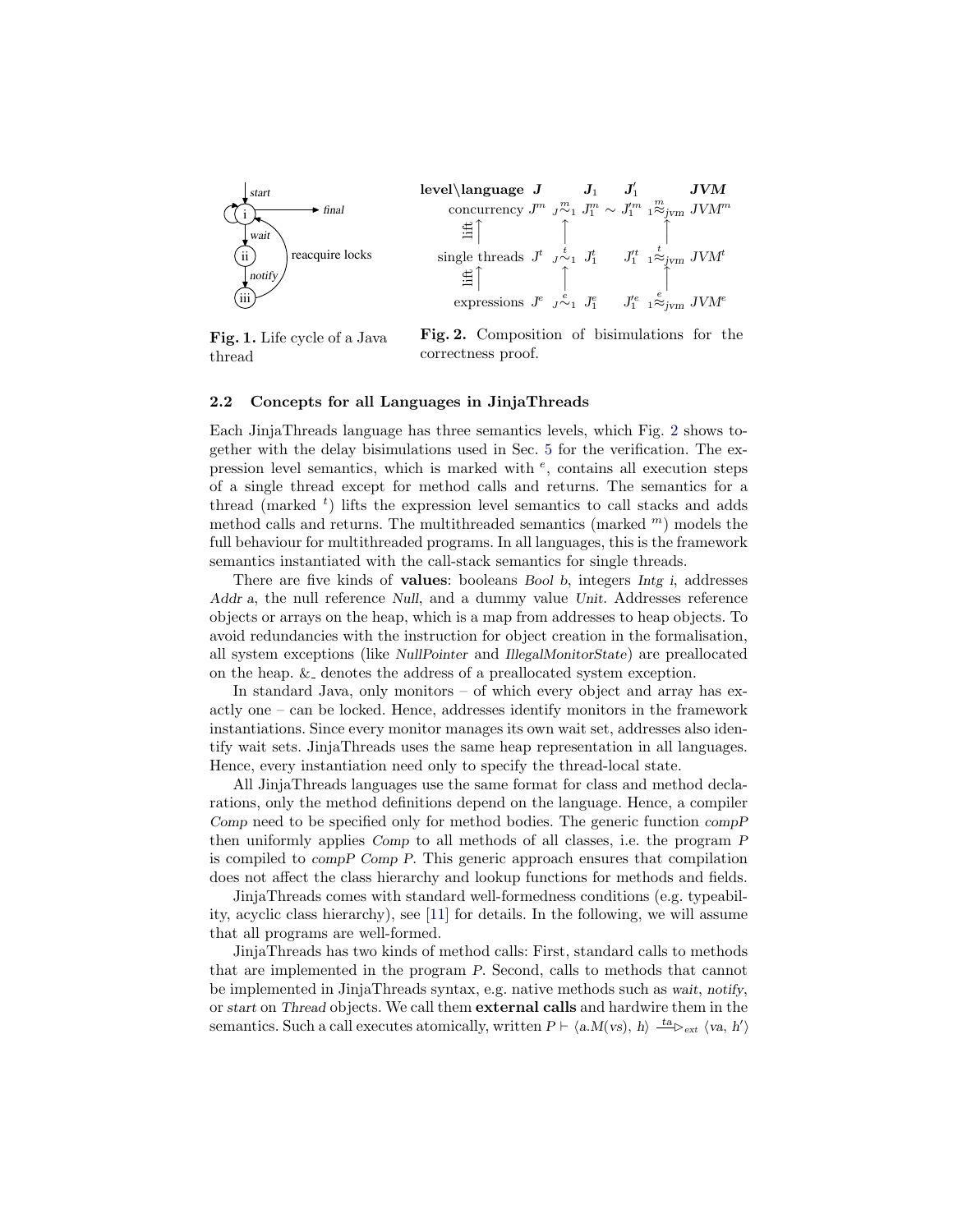where a is the address of the object, M the method name and vs the list of parameter values. It returns va, which is either a normal value v or the address a of an exception, a thread action ta, and the new heap h'. Currently, the following native methods are provided: wait, notify and notifyAll implement the wait set mechanism for all objects and arrays; they simply translate the call into the TAs [HasLock a, Release a, Suspend a], [HasLock a, Notify a], and [HasLock a, NotifyAll a], resp., where a is the address of the object or array being called. For these methods, additional reductions with the TA [HasNoLock a] raise an IllegalMonitorState exception. The framework semantics selects the right reduction according to its lock status. Moreover, method start in class Thread spawns a new thread, or fails with an *IllegalThreadState* exception if the thread has already been started before. Finally, join joins the called thread. Via this mechanism, we could add more native methods and even model I/O easily.

Regarding the observable behaviour, we consider the following operations as observable moves: calling and returning from a method, locking and unlocking, creating objects and arrays and accessing data on the heap other than type information.<sup>[1](#page-4-1)</sup> Since thread creation, joining and the wait-notify mechanism are implemented as external calls, all of them are, in particular, observable. Conversely, all control flow constructs, including exception throwing and handling, and local variable manipulation are only relevant to the thread that executes them, so these generate only  $\tau$ -moves.

### <span id="page-4-0"></span>2.3 The Source Code Language J

In the source language J, everything is an expression with a return value: statements are treated as expressions that return Unit. An expression is final if it is either a value Val v (normal termination) or a thrown exception throw (Addr a), which we abbreviate as Throw a. For a program P, let  $P \vdash \langle e, (h, xs) \rangle \stackrel{ta}{\longrightarrow} J \langle e', (h', \mathcal{L}) \rangle$  $\langle xs' \rangle$  denote that the expression e executes in a single step to e' with TA ta, thereby changing the heap  $h$  to  $h'$  and the store for local variables from  $xs$  to  $xs'$ .  $J<sup>e</sup>$  contains 84 reduction rules, but we only show those for synchronisation. For details on the syntax and the full sequential semantics, see [\[11](#page-19-5)[,18\]](#page-19-7).

Synchronisation in Java source code is done via the synchronized statement, which is specified in the JLS [\[8,](#page-19-8) Sec. 14.19]. The synchronized modifier for methods behaves as if its body was statement-synchronized on this, so we only need to consider synchronized blocks in J. Fig. [3](#page-5-1) shows the reduction rules for the synchronized statement sync: [JS1](#page-4-0) reduces the monitor subexpression. If it raises an exception, rule [JS2](#page-4-0) propagates it.<sup>[2](#page-4-2)</sup> If the monitor subexpression evaluates

<span id="page-4-1"></span><sup>1</sup> These observable moves strictly include all JMM inter-thread actions except for thread divergence actions. We omit the latter because the JMM is inconsistent for infinite executions [\[3\]](#page-18-0). Object creation, e.g., must be observable in our approach, because it changes the heap, but it is no inter-thread action: The JMM assumes that all objects have been preallocated, which is unrealistic for an actual semantics.

<span id="page-4-2"></span><sup>&</sup>lt;sup>2</sup> This is a typical example of how  $J^e$  handles exceptions: For every language construct, rules propagate thrown exceptions (Throw a) from subexpressions until a matching try-catch block is reached or there are no surrounding expressions any more.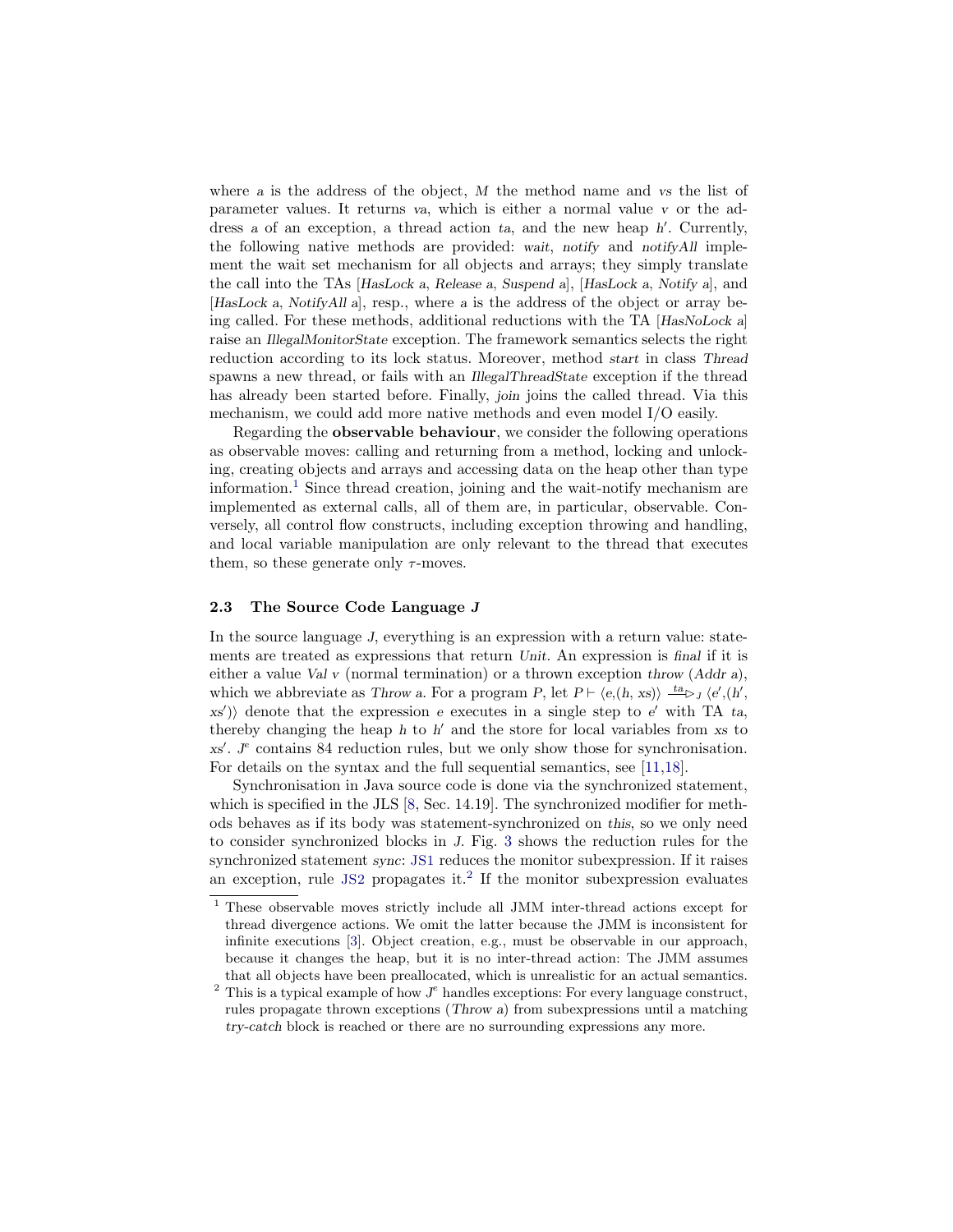$$
P \vdash \langle e, s \rangle \xrightarrow{ta} \rangle_J \langle e', s' \rangle
$$
\n
$$
\overline{P} \vdash \langle \text{sync}(e) \ e_2, s \rangle \xrightarrow{ta} \rangle_J \langle \text{sync}(e') \ e_2, s' \rangle
$$
\n
$$
JSI
$$
\n
$$
P \vdash \langle \text{sync}(Throw a) \ e, s \rangle \xrightarrow{\mathbb{L}} \rangle_J \langle \text{Throw a}, s \rangle
$$
\n
$$
JS2
$$
\n
$$
P \vdash \langle \text{sync}(null) \ e, s \rangle \xrightarrow{\mathbb{L}} \langle \text{Throw & \& NullPointer, s \rangle}
$$
\n
$$
JS3
$$
\n
$$
P \vdash \langle \text{sync}(addr a) \ e, s \rangle \xrightarrow{\mathbf{La}} \langle \text{Insum}(a) \ e, s \rangle
$$
\n
$$
JS4
$$
\n
$$
P \vdash \langle e, s \rangle \xrightarrow{ta} \rangle_J \langle \text{insync}(a) \ e, s \rangle
$$
\n
$$
JS5
$$
\n
$$
P \vdash \langle \text{insync}(a) \ \text{Val v}, s \rangle \xrightarrow{\text{[Unlock a]}} \langle \text{Val v}, s \rangle
$$
\n
$$
JS6
$$
\n
$$
P \vdash \langle \text{insync}(a) \ \text{Throw ad}, s \rangle \xrightarrow{\text{[Unlock a]}} \langle \text{Vall v}, s \rangle
$$
\n
$$
JS7
$$

<span id="page-5-1"></span>Fig. 3. Source code reductions for the synchronized statement.

to the null value, a NullPointer exception is thrown ([JS3](#page-4-0)). If it reduces to some monitor address a, the thread can only reduce further ([JS4](#page-4-0)) by acquiring a lock on a. To remember that the lock has been granted, the expression is rewritten to  $insync(a)$  e, a variant of the sync expression that does not occur in programs. Then, the synchronized block's body is executed ([JS5](#page-4-0)). If this terminates normally with a value v or with an exception at address ad, [JS6](#page-4-0) and [JS7](#page-4-0) release the lock on a and propagate the return value or exception.

 $J<sup>e</sup>$  also includes all external calls into  $J<sup>e</sup>$ , but it has no rule for standard method calls. It uses the predicate is-ext-call to determine, based on type information, whether the call is external. Standard method calls are left to the semantics  $J^t$ , which lifts  $J^e$  to call stacks. The lifting is standard: as long as the frame's expression at the top of the call stack is not final, it is being reduced according to  $J^e$ . In case of a standard method call,  $J^t$  pushes a new call frame with the called method's body as expression on top of the stack. If the top frame's expression is final, the return value or thrown exception replaces the method call subexpression in the frame below. A thread in  $J<sup>t</sup>$  is final iff the call stack contains only one expression, which is also final.

Originally, the JinjaThreads source code small-step semantics [\[18\]](#page-19-7) did not model a call stack and dynamically inlined method calls in the expressions instead. But the compiler verification requires an explicit call stack, so we use this alternative semantics. We have also shown that they are strongly bisimilar: The strong bisimulation relates the call stack  $es$  to the expression  $e'$  iff folding  $es$  with method inlining equals e'.

### <span id="page-5-0"></span>2.4 The Byte Code Language JVM

The byte code language and the JinjaThreads virtual machine (VM) model Java byte code and the Java VM according to the Java Virtual Machine Specification (JVMS) [\[16\]](#page-19-9). A thread-local state (xcp, frs) consists of an exception flag xcp (|a|) corresponds to Throw a in J and  $\perp$  denotes none), and a stack frs of frames. A frame  $f_r = (stk, loc, C, M, pc)$  consists of the stack stk, an array loc for the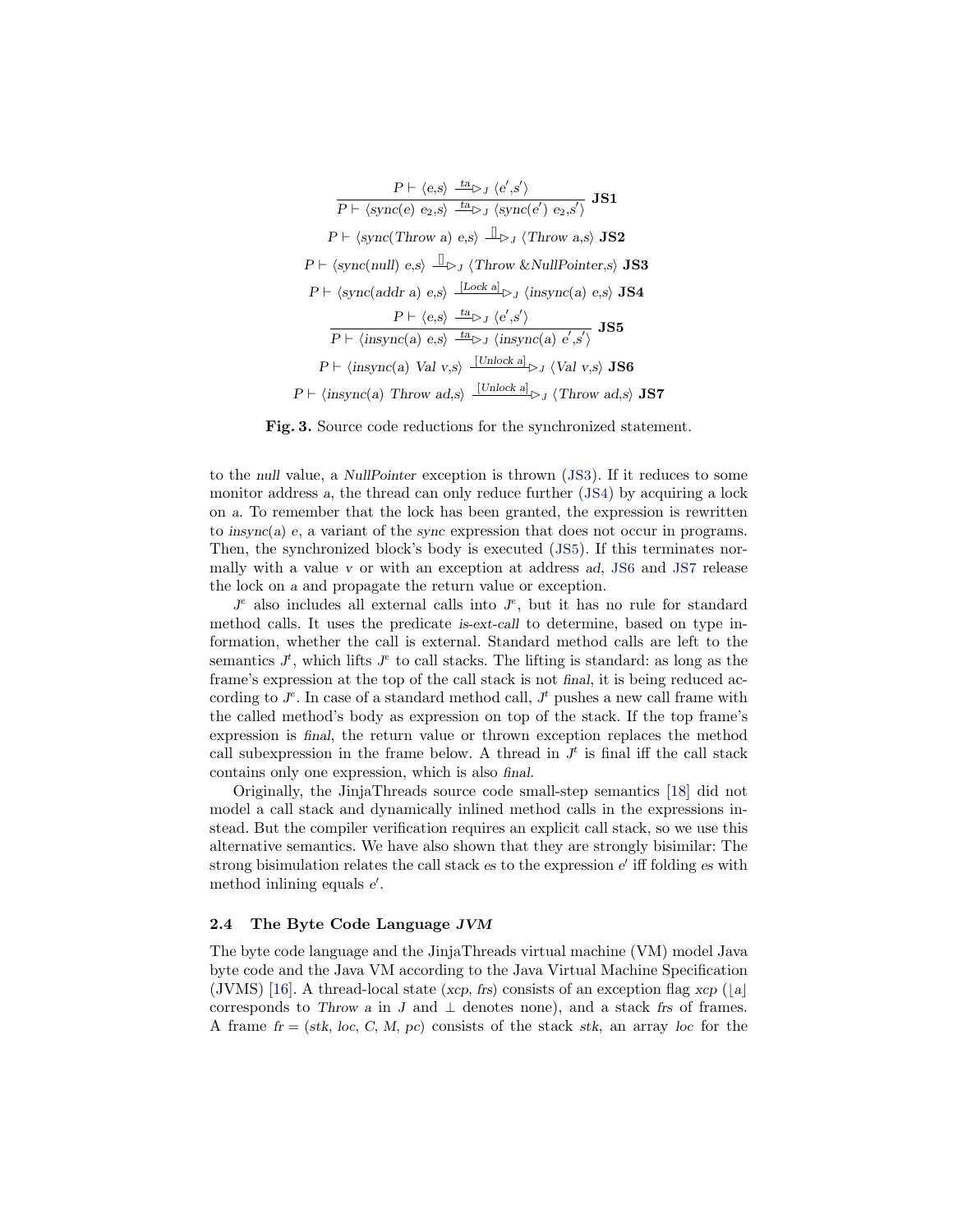parameters and local variables, the class C and method name M of the method, and the program counter pc. A state is JVM-final iff the frame stack is empty.

A method body (msl, mxs, ins, xt) consists of an instruction list ins, an exception table xt, the maximum stack length msl and the size mxs of the array for local variables. The exception table is a list of entries (from, to, C, pc, d) where C is either a class name or the special value Any. The exception handler starting at index pc in ins expects d elements on the stack and handles exceptions that are raised by instructions in the interval [from, to). If C is a class name, it handles only those that are a subclass of C; if C is Any, it handles all.

Regarding the JinjaThreads' instruction set, Java byte code instructions which only differ on their operand types (e.g. iload and aload) are combined in polymorphic ones (e.g. Load), but the instructions have not been simplified conceptually. Moreover, operations that directly manipulate the stack (e.g. dup) or the local variables like iinc are not part of the Jinja VM. Since they are all silent instructions, our silent instructions can easily simulate them.

The semantics of a single instruction is defined by the function exec-instr. Given the instruction, the heap and the frame stack, it produces a list of successor states together with the corresponding TAs. Like for J, we only explain method invocation, synchronisation and exception handling.

Method calls are very similar to J: the Invoke instruction decides via the predicate is-ext-call whether the call is external. If so, it uses the reductions from  $P \vdash \langle a.M(\mathit{vs}), h \rangle \stackrel{\mathit{ta}}{\longrightarrow} \mathit{Ex}_t \langle \mathit{va}, h' \rangle$  to determine the successor states. Otherwise, it looks up the method in P and pushes a new call frame on top of the frame stack with the parameters and local variables correctly initialised.

The instructions MEnter and MExit for entering and exiting a monitor implement synchronisation. Both throw a NullPointer exception if the top stack element v is null. Otherwise, they increment the program counter and issue a Lock or Unlock action on the address a in v, resp. Additionally, MExit can also raise an IllegalMonitorState exception with the TA [HasNoLock a]. The latter possibility is to allow for unstructured locking, where unlocking may fail.

The function exec  $P$  (xcp, h, fr·frs) incorporates exception handling in the semantics: If no exception is flagged, this just executes the current instruction via exec-instr. Otherwise (xcp = |a|), a is checked against the exception handlers for the program counter of  $f$ : If one is found, the stack is trimmed to the length specified in the exception table, a is pushed onto the stack and the program counter is set to the start of the handler. Otherwise, fr is popped and a is rethrown at the Invoke statement in the previous call frame.

The VM model exec is aggressive: it assumes that there are always sufficiently many operands of the right types on the stack. If not, the result is undefined. JinjaThreads also contains a defensive VM, which performs such checks and raises a type error in case they fail. The byte code verifier, which is also part of JinjaThreads, ensures that for verified byte code programs and conform states, the type checks are always met and no type errors occur, i.e. aggressive and defensive VM agree. A separate proof shows (using a type compiler) that the byte code verifier accepts all programs generated by the JinjaThreads compiler [\[11\]](#page-19-5).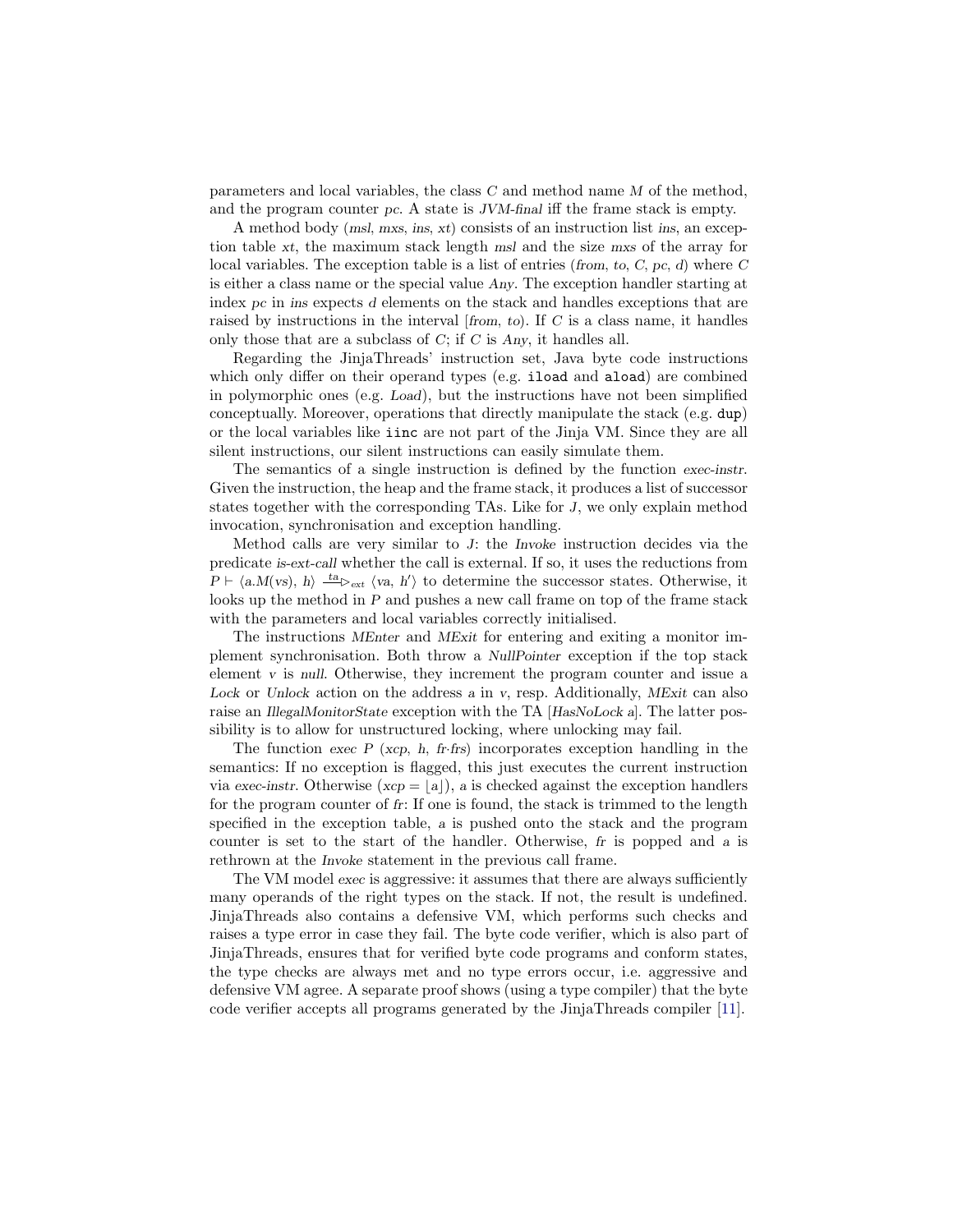| $V <  xs_1 $ $xs'_1 = xs_1[V := Addr a]$<br>$J_1S4$                                                                                                                                                      |  |
|----------------------------------------------------------------------------------------------------------------------------------------------------------------------------------------------------------|--|
| $P \vdash \langle \text{sync}_V(\text{addr } a) \ e_1, (h, xs_1) \rangle \xrightarrow{[Lock \ a]} \gtrsim_{J_1} \langle \text{insync}_V(a) \ e_1, (h, xs_1') \rangle$                                    |  |
| $V <  xs_1 $ $xs_{1[V]} = Addr a'$<br>$J_1S7$                                                                                                                                                            |  |
| $P \vdash \langle \text{insync}_V(a) \text{ Throw ad, } (h, xs_1) \rangle \xrightarrow{[Unlock a']} \rhd_{J_1} \langle \text{Throw ad, } (h, xs_1) \rangle$                                              |  |
| $V <  xs_1 $ $xs_{1[V]} = Null$<br>$J'_{1}S8$                                                                                                                                                            |  |
| $P \vdash \langle \text{insync}_V(a) \; \text{Val } v, \, (h, xs_1) \rangle \xrightarrow{\mathbb{L}}_{J'_1} \langle \text{Throw & NullPointer, (h, xs_1) \rangle}$                                       |  |
| $V <  xs_1 $ $xs_{1\lceil V\rceil} = Addr a'$<br>$J'_{1}S9$                                                                                                                                              |  |
| $P \vdash \langle \textit{insync}_V \; (\textit{a}) \; \; \textit{Val} \; \textit{v}, \; (\overline{\textit{h}, \; \textit{x s_1})} \rangle \; \frac{[\textit{HasNoLock a']}{\sum_{J'}} \; \rangle}{\,}$ |  |
| $\langle$ Throw & IllegalMonitorState, $(h, xs_1)$                                                                                                                                                       |  |

<span id="page-7-1"></span>Fig. 4. Example reduction rules for sync statements in  $J_1$  and  $J'_1$ .

In the compiler verification, we mostly use the defensive VM for the bisimulation proof. As before, we have three levels of semantics:  $JVM_d^e$   $(JVM_a^e)$  contains all execution steps of the defensive (aggressive) VM that manipulate only the top frame on the call stack, i.e. all instructions except for Invoke and Return, including method-local exception handling. The single-threaded VM semantics  $JVM<sup>t</sup>$  also includes the execution steps that  $JVM<sup>e</sup><sub>d</sub>$  has omitted. Then, the multithreaded VM  $JVM<sup>m</sup>$  is again the framework semantics instantiated with  $JVM<sup>t</sup>$ .

#### <span id="page-7-0"></span>2.5 Local Variables in an Array: the Intermediate Language  $J_1$

Our compiler operates in two stages: The first stage allocates local variables to array indices, the second generates the byte code instructions. The intermediate language  $J_1$  stores local variable values in an array (like byte code does), but the expressions from the source code have not yet been replaced by instructions. Hence, local variables in  $J_1$  are no longer identified by their name, but by an index in the array. A  $sync_V(e_1) e'_1$  block is now annotated with a variable index V. Following the JVMS [\[16,](#page-19-9) Sec. 7.14], this variable will be used in the byte code to store the monitor address between the MEnter and MExit instructions that implement the monitor locking and unlocking. Since  $J_1$  behaves like the byte code w.r.t. local variables,  $J_1$  already uses this local variable for sync blocks.

We define a new semantics  $J_1^e$  for expressions (written  $P \vdash \langle e_1, (h, xs_1) \rangle \stackrel{ta}{\longrightarrow} J_1$  $\langle e'_1, (h', xs'_1) \rangle$  with new rules for the expressions that operate on the variable array  $xs_1$ . In  $J_1^e$ , J<sub>1</sub>[S4](#page-7-0) and J<sub>1</sub>[S7](#page-7-0) (Fig. [4\)](#page-7-1), e.g., replace [JS4](#page-4-0) and [JS7](#page-4-0). J<sub>1</sub>S4 not only locks the monitor, but also stores its address in the variable array  $xs_1$ . (The first premise ensures that the variable index does not exceed the size of the array.) Accordingly, J1[S7](#page-7-0) reads the monitor address for unlocking from the array.

Analogously to J,  $J_1^t$  lifts  $J_1^e$  to call stacks, which are again the thread-local states for the multithreaded semantics  $J_1^m$ . Like  $J^m$  and  $JVM^m$ ,  $J_1^m$  is the framework semantics instantiated with  $J_1^t$ .

To be in line with the MExit semantics, we introduce a variant  $J_1^{\prime e}$  of the  $J_1^e$  semantics. Apart from the reductions from  $J_1^e$ , it also includes in the un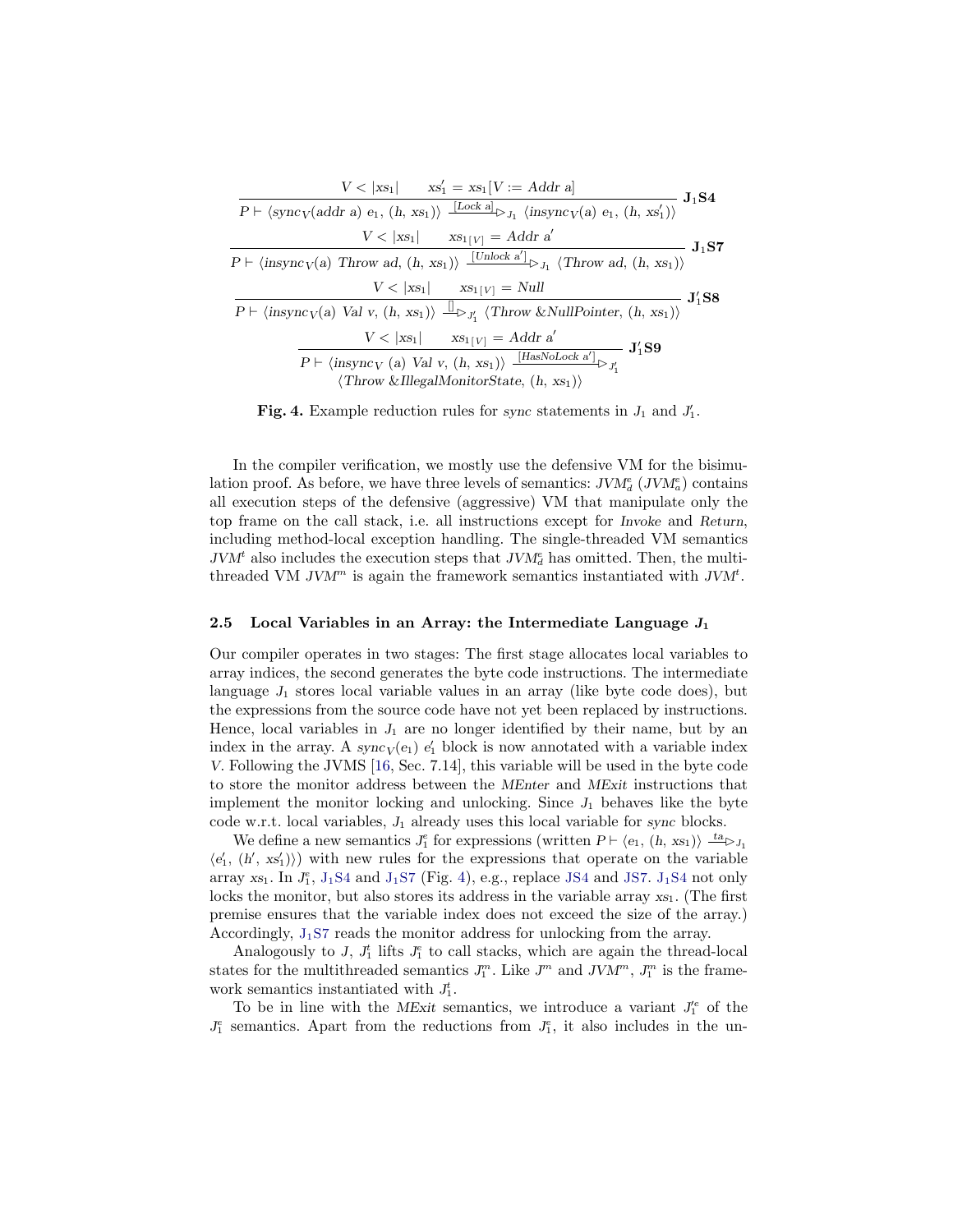locking for sync<sub>V</sub> blocks the cases where the entry V in  $xs_1$  (written  $xs_{1[V]}$ ) is Null or the thread does not hold the lock on the monitor at the address  $xs_{1[V]}$ . In these cases, it raises a NullPointer or IllegalMonitorState exception resp.  $J_1'SS$  and  $J_1'S9$  $J_1'S9$  in Fig. [4](#page-7-1) show these if the block has terminated normally with a value v.  $J_1^{\prime e}$  contains analogous reductions for abnormal termination with an exception Throw a. As above,  $J_1^{\prime t}$  lifts  $J_1^{\prime e}$  to call stacks and  $J_1^{\prime m}$  is the framework semantics instantiated with  $J_1^t$ .

## <span id="page-8-0"></span>3 Semantic Preservation via Bisimulations

We now introduce the notion of semantic preservation (Sec. [3.1\)](#page-8-1) and the bisimulation infrastructure (Sec. [3.2](#page-9-0) and [3.3\)](#page-10-1) for showing preservation for the compiler.

#### <span id="page-8-1"></span>3.1 Semantic Preservation

Semantic preservation aims to show that semantic properties established on the source code also hold for the target code and vice versa. Such properties or specifications (e.g. a safety property like no null pointer exceptions) are typically modelled as predicates on the traces of observable behaviour, i.e. the observable steps of a program execution, or on the sets of possible traces (for nondeterministic programs). Thus, a correct compiler Comp must ensure that the (sets of) traces of the source program P and of the compiled program Comp P are equal.

Formally, Comp preserves the semantics of P iff the following holds: Let  $s_1$  and  $s_2$  be the initial states for P and Comp P, resp. For every execution of P that starts in  $s_1$  and terminates in  $s'_1$ , there must be an execution of Comp P from  $s_2$  to  $s'_2$  such that both the executions' traces and the observable data in  $s'_1$  and  $s'_2$  (such as the result values or exceptional termination) are the same. Conversely, every terminating execution of Comp  $P$  from  $s_2$  must be matched that way by one of  $P$  from  $s_1$ .

As multithreaded programs are inherently nondeterministic, both directions are essential. The compiled code must not miss any observable nondeterministic choice, neither may it introduce additional observable behaviour. Some atomic high-level statements are translated into a sequence of simple instructions, which allow more interleavings. A correct compiler must ensure that these new interleavings do not lead to new behaviours. Conversely, some constructs (like exception handling) are atomic in the compiled code, but require many steps in the source code semantics. Although the compiled code has less interleavings, no observable behaviour must be missed.

Regarding schedulers, semantic preservation is possibilistic: The source and compiled program may have different behaviour under a *fixed* scheduler whose strategy depends on unobservable steps. Under a round-robin scheduler, e.g., the number of unobservable steps between two observable ones influences the interleaving. Since a compiler changes this number, source and byte code may have different behaviours under this scheduler. In this sense, semantic preservation means: If there is a scheduler for P such that  $s_1$  terminates in  $s'_1$  with trace t, then there is also a scheduler for Comp P such that  $s_2$  ends in  $s'_2$  with trace t.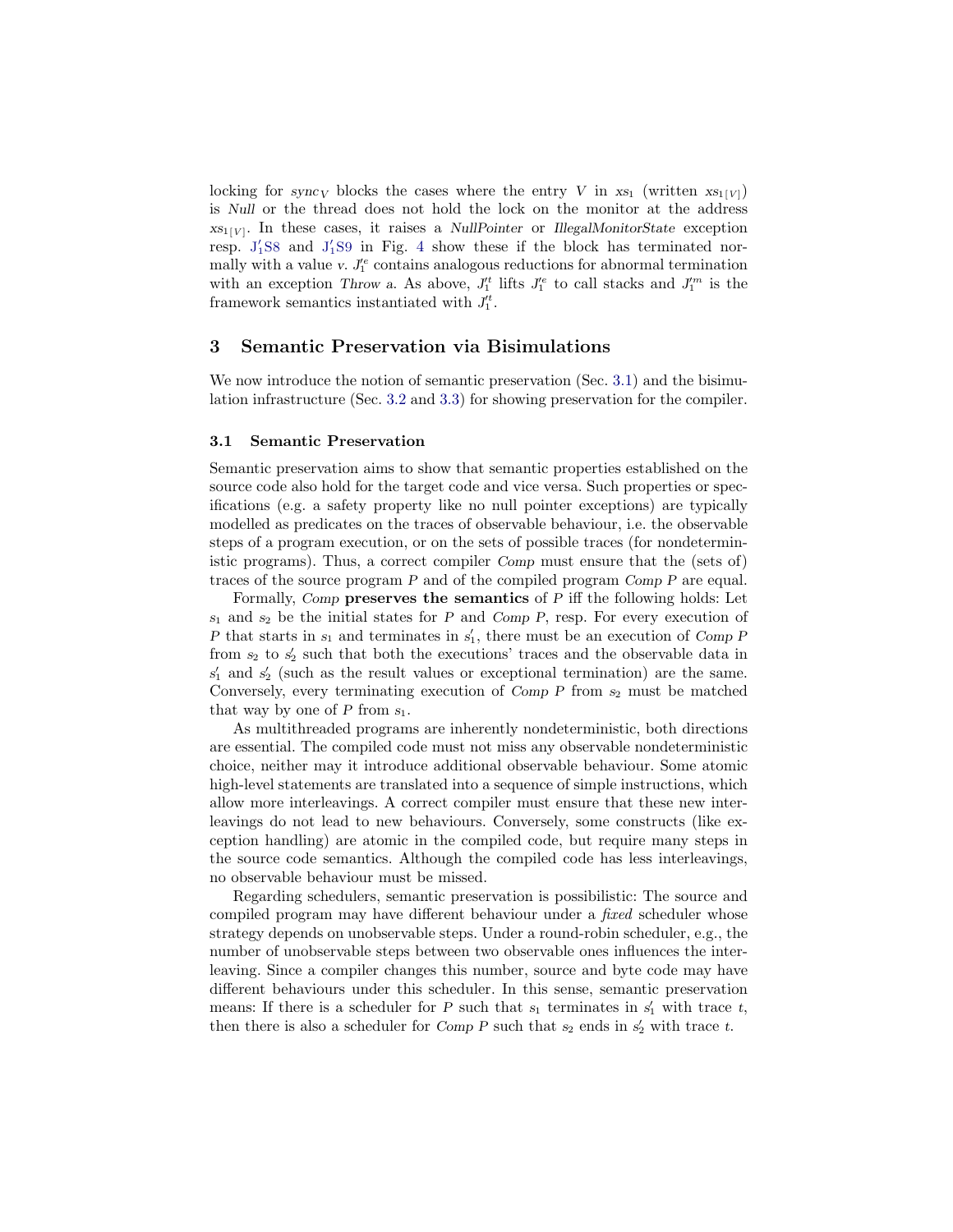

<span id="page-9-1"></span>Fig. 5. Diagrams for delay bisimulation. Solid lines denote assumptions, dashed lines conclusions.

#### <span id="page-9-0"></span>3.2 Simulation Properties

For semantic preservation, we must show trace equivalence for the source code and the compiled code. To do this, it is standard to show bisimilarity. The latter implies trace equivalence and can be shown by inspecting individual steps of execution instead of whole program executions. For the verification, we have chosen delay bisimilarity [\[20](#page-19-10)[,1\]](#page-18-1), as it is easy to obtain a delay bisimulation for multithreaded states from one for individual thread states (cf. Sec. [2.1\)](#page-2-0). As it is transitive, we can decompose the compiler into smaller transformations and verify each on its own. Transitivity ensures that the overall compiler is correct, too.

Abstractly, programs define labelled transition systems whose states are the program states and whose labels constitute the observable behaviour. We write  $s \stackrel{ta}{\longrightarrow} s'$  for a single **transition** (move), i.e. execution step in the small-step semantics, from state s to state s' with label ta. A predicate is- $\tau s t s s'$  determines whether the transition  $s \stackrel{ta}{\longrightarrow} s'$  is unobservable. Such transitions are called silent or  $\tau$ -moves. Since their labels are irrelevant, we don't keep track of them and write  $s \to s'$  instead. Moreover,  $\to^*$  denotes the reflexive and transitive closure of  $\overline{\rightarrow}$  A visible move consists of a finite sequence of  $\tau$ -moves followed by an observable transition. In this paper, we will often have states, labels, reductions, and the like for two or more programs and semantics. We will index variables and arrows with numbers to assign them to one of the semantics, i.e.  $s_1, \longrightarrow_1$ , etc. for the first,  $s_2, \longrightarrow_2$ , etc. for the second and so on.

A relation  $\sim$  on states is a (delay) bisimulation [\[20,](#page-19-10)[1\]](#page-18-1) iff (i)  $s_1 \sim s_2$  for the initial states  $s_1$  and  $s_2$  and (ii) it satisfies the simulation diagrams in Fig. [5:](#page-9-1) Every  $\tau$ -move is simulated by a finite (possibly empty) sequence of  $\tau$ -moves, and observable moves are simulated by visible moves such that the resulting states are again ∼-related. Two programs (transition systems) are (delay) bisimilar iff there exists a delay bisimulation for them. A special case of delay bisimulation is strong bisimulation [\[21\]](#page-19-11) where every move is simulated by exactly one move.

Note that the relational composition  $\sim_1 \circ \sim_2$  of two delay bisimulations  $\sim_1$ and  $\sim_2$  is again a delay bisimulation [\[1\]](#page-18-1), where  $s_1 \sim_1 \circ \sim_2 s_3 \equiv \exists s_2 \cdot s_1 \sim_1 s_2 \wedge s_2$  $\sim_2$  s<sub>3</sub>. Hence, delay bisimilarity is transitive.

<span id="page-9-2"></span>A program execution  $s_0 \xrightarrow{tas} s_n$  is a finite sequence of transitions  $s_0 \xrightarrow{ ta_1} s_0$  $s_1 \xrightarrow{ta_2} \cdots \xrightarrow{ta_n} s_n$  where tas is the list of all labels  $ta_i$  of observable steps  $s_{i-1}$   $\frac{ta_i}{\sqrt{B}}$   $s_i$ . To characterise complete executions for semantic preservation, we assume a predicate final that identifies terminal states. We say that a relation  $\sim$ preserves final states iff final states are ∼-related to final states only. Delay bisimulations that preserve final states also preserve the semantics: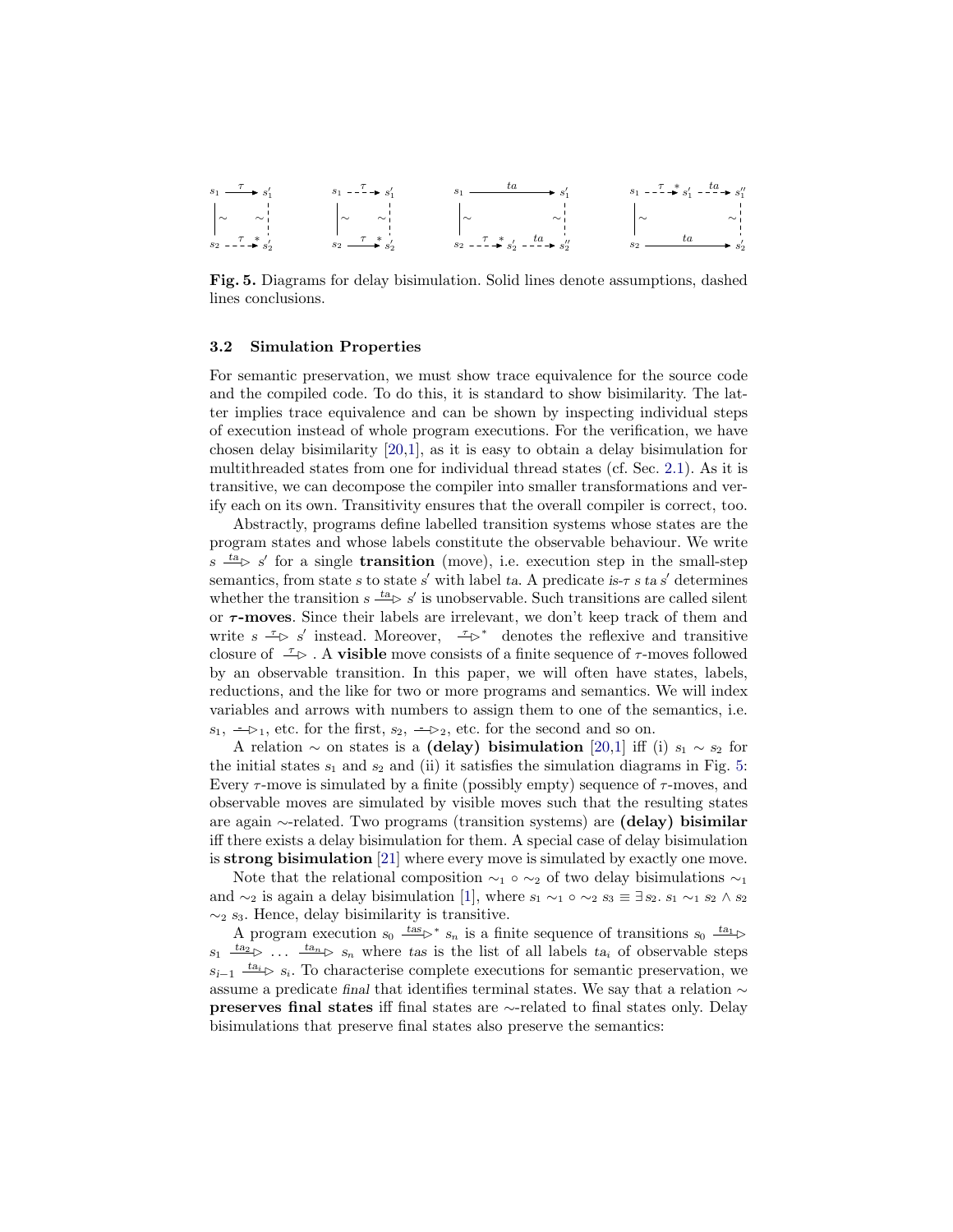**Lemma 1.** Let  $\sim$  be a delay bisimulation that preserves final states and s<sub>1</sub>  $\sim$  s<sub>2</sub>. If  $s_1 \xrightarrow{\text{tas}} s_1^* s_1'$  such that final<sub>1</sub>  $s_1'$ , then there exists an  $s_2'$  such that  $s_2 \xrightarrow{\text{tas}} s_2^* s_2'$ , final<sub>2</sub>  $s'_2$  and  $s'_1 \sim s'_2$ . If  $s_2 \stackrel{\text{tas}}{\longrightarrow} s'_2$  with final<sub>2</sub>  $s'_2$ , then there exists an  $s'_1$  such that  $s_1 \xrightarrow{\text{tas}} s_1$ , final<sub>1</sub>  $s_1'$  and  $s_1' \sim s_2'$ .

*Proof.* This lemma is shown by an easy induction on  $s_1 \xrightarrow{tas} s_1^* s_1'$  and  $s_2 \xrightarrow{ tas} s_2^* s_2'$ , resp., where the simulation properties from Fig. [5](#page-9-1) are used in the inductive step.

#### <span id="page-10-1"></span>3.3 Lifting for Bisimulations

The delay bisimulations for showing semantic preservation always relate multithreaded states. As we use our framework semantics at all compilation stages, we uniformly lift delay bisimulations for single threads to multithreaded states. Thus, to show delay bisimilarity on the multithreaded level, it suffices to show delay bisimilarity for single threads plus some constraints that the lifting imposes:

First, we lift a relation ∼ on thread-local states and the shared memories for two instantiating semantics  $\Rightarrow$  1 and  $\Rightarrow$  2 to multithreaded states s<sub>1</sub> and s<sub>2</sub>, denoted by  $s_1 \sim_m s_2$ : (i) The lock status and wait sets of  $s_1$  and  $s_2$  must be the same. (ii) All threads in  $s_1$  also exist in  $s_2$  and vice versa. (iii) For every thread t in  $s_1$  and  $s_2$ , say thr  $s_1$  t =  $\lfloor (x_1, h_1) \rfloor$  and thr  $s_2$  t =  $\lfloor (x_2, h_2) \rfloor$ , the temporarily released locks must be the same  $(ln_1 = ln_2)$  and the local states ∼-related:  $(x_1, ...)$ shr s<sub>1</sub>) ~ (x<sub>2</sub>, shr s<sub>2</sub>). ∼<sub>m</sub> preserves final states iff ~ does so.

Next, we show that the above definitions are sensible: if  $\sim$  is a delay bisimulation, then so is  $\sim_m$ . However, this holds only if  $\tau$ -moves are in fact not observable by other threads. To that end, we require that they neither execute any TAs, nor change the shared heap: is- $\tau$  (x, h) ta (x', h') implies ta = [] and h = h' for all x,  $x'$ , h, h', ta. Moreover, we must require that  $\sim$  is preserved by heap changes by other executing threads: Let  $y_1$  and  $y_2$  be two thread-local states with  $(y_1,$  $(h_1) \sim (y_2, h_2)$ , each of which performs a visible move to  $(y'_1, h'_1)$  and  $(y'_2, h'_2)$  resp. such that  $(y'_1, h'_1) \sim (y'_2, h'_2)$ , i.e. the visible moves simulate each other. Then, whenever  $(x_1, h_1) \sim (x_2, h_2)$  holds for the old heaps,  $(x_1, h'_1) \sim (x_2, h'_2)$  must still hold for the new heaps.

<span id="page-10-2"></span>**Theorem 1.** Let  $\sim$  be a delay bisimulation that is preserved by heap changes and preserves final states. Then  $\sim_m$  is also a delay bisimulation.

Proof. The proof shows that the multithreaded semantics can perform the reductions of the executing thread from the simulation diagrams in Fig. [5.](#page-9-1) Preservation of final states ensures that joining succeeds either in both states or in none. Preservation under heap changes is required to establish  $\sim_m$  on the result states.

# <span id="page-10-0"></span>4 Compilation from Source Code to Byte Code

Jinja [\[11\]](#page-19-5) already contains a nonoptimising compiler J2JVM from source code to byte code via the intermediate language  $J_1$ : comp $E_1$  compiles J expressions to  $J_1$  expressions. It allocates array indices to local variables and replaces all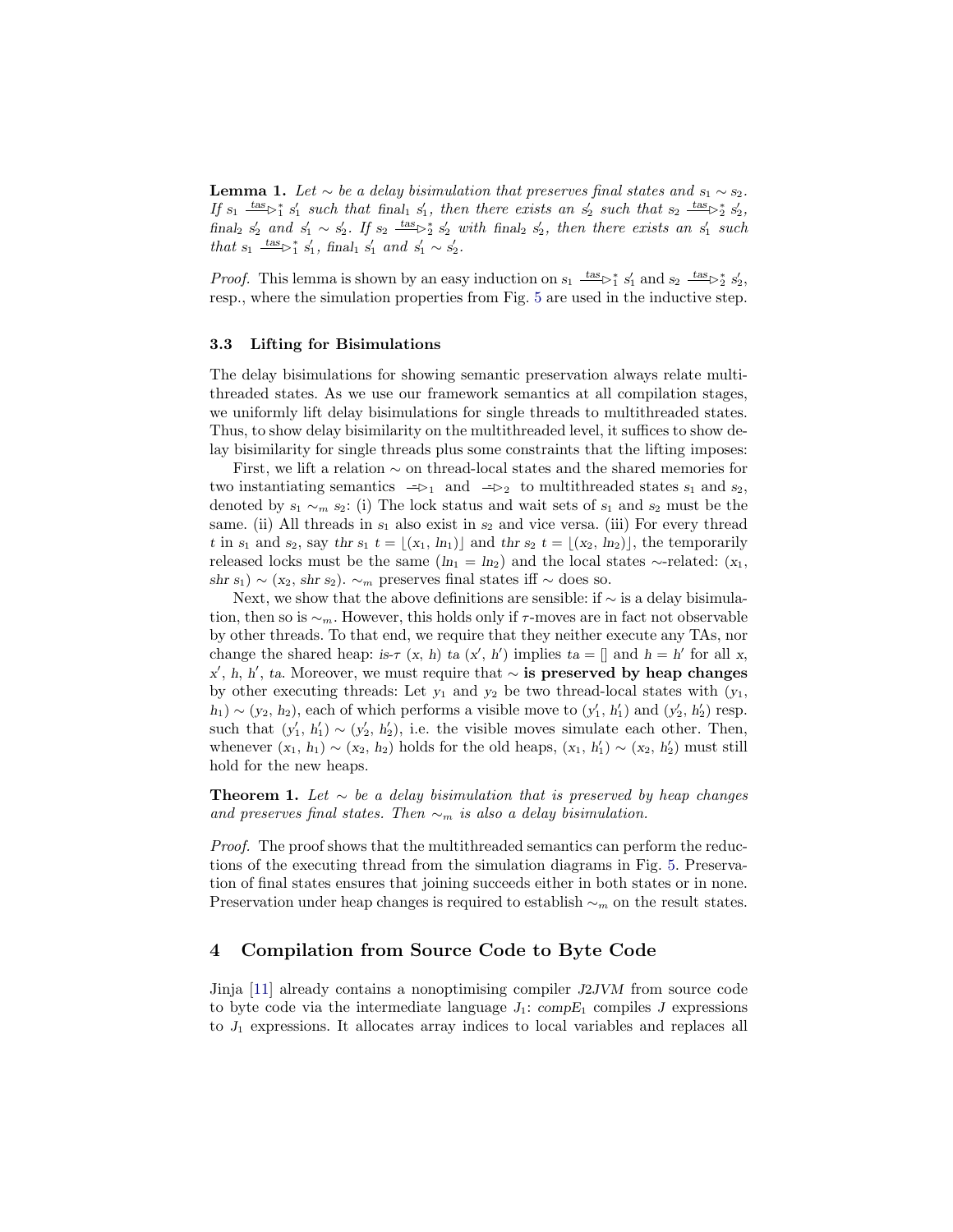references to local variables in e by their indices.  $\text{compE}_2$  and  $\text{compE}_2$  generate instruction sequences and exception tables for  $J_1$  expressions. All of them are recursive on the expression structure.  $compP<sub>1</sub>$  lifts  $compE<sub>1</sub>$  to programs using compP, and so does  $compP_2$  with  $compE_2$  and  $compE_2$ . The overall compiler  $J2JVM$  is the composition of  $compP_1$  with  $compP_2$ . For JinjaThreads, we have extended  $compE_1$ ,  $compE_2$  and  $compxE_2$  to handle sync expressions, which we present in this section. For details on the other constructs, see [\[11\]](#page-19-5).

 $compE<sub>1</sub>$  assigns indices to variables in the following order: the this pointer, method parameters, local variables in the order of block nesting level. For  $sync(e)$  e' statements,  $compE<sub>1</sub>$  shifts local variables declared in  $e'$  by 1 and annotates sync with the index that it has freed this way.

The translation of a  $J_1$  sync $_V(e_1)$   $e'_1$  expression to byte code must ensure that the monitor is unlocked even if an unhandled exception occurs in  $e'_1$ . An exception handler, which applies to all exceptions, needs to do this. Thus, the instructions for  $sync_V(e_1) e'_1$  are (where  $\textcircled{a}$  concatenates two lists):

 $compE<sub>2</sub> e<sub>1</sub> @ [Store V, Load V, MEnter] @ compE<sub>2</sub> e'<sub>1</sub> @ [Load V, MExit, Goto 4] @$ [Load V, MExit, Throw]

First, the monitor expression  $e_1$  is evaluated and the result (on the stack) is stored in V. Load V pushes the monitor address back onto the stack and MEnter locks the monitor. Then, the block is executed, the monitor address loaded again and the monitor unlocked. Goto 4 jumps to the instruction after the exception handler that follows. The handler also loads the monitor address, unlocks the monitor and rethrows the caught exception whose address is still on top of the stack. For the exception tables,  $\text{convE}_2$  ( $\text{sync}_V(e_1) e'_1$ ) appends to the exception tables for  $e_1$  and  $e'_1$  the entry  $(pc_1, pc_2, Any, pc_2 + 3, d)$  such that compE<sub>2</sub>  $e'_1$ occupies the positions  $[pc_1, pc_2)$  in the instruction list and the d bottom values (of surrounding expressions) remain on the stack. Hence, this handler applies to any exception unless it is handled inside the body  $e'_1$ .

For example, consider the following method declaration, whose body is ( $[f]$ , sync(Var f) Var this.doIt( $\vert\vert$ )) in abstract syntax:

```
int foo(Object f) { synchronized(f) { return this.doIt(); } }
```
This compiles to [Load 1, Store 2, Load 2, MEnter, Load 0, Invoke doIt 0, Load 2, MExit, Goto 4, Load 2, MExit, Throw, Return] with exception table [(4, 6, Any, 9, 0)]. For realistic examples, see the formalisation online [\[19\]](#page-19-6).

### <span id="page-11-0"></span>5 Correctness Proofs

In this section, we present the correctness proof for the compiler: a delay bisimulation between the source program P and the compiled program J2JVM P. Fig. [2](#page-3-2) from Sec. [2](#page-1-0) shows how we build it from smaller delay bisimulations: Between J and  $J_1$  (Sec. [5.1\)](#page-12-0), and between  $J_1$  and JVM (Sec. [5.2\)](#page-12-1), we present three delay bisimulations, one for each level (expressions, singlethreaded call stacks and multithreaded). The delay bisimulations for the call stack level lift the ones on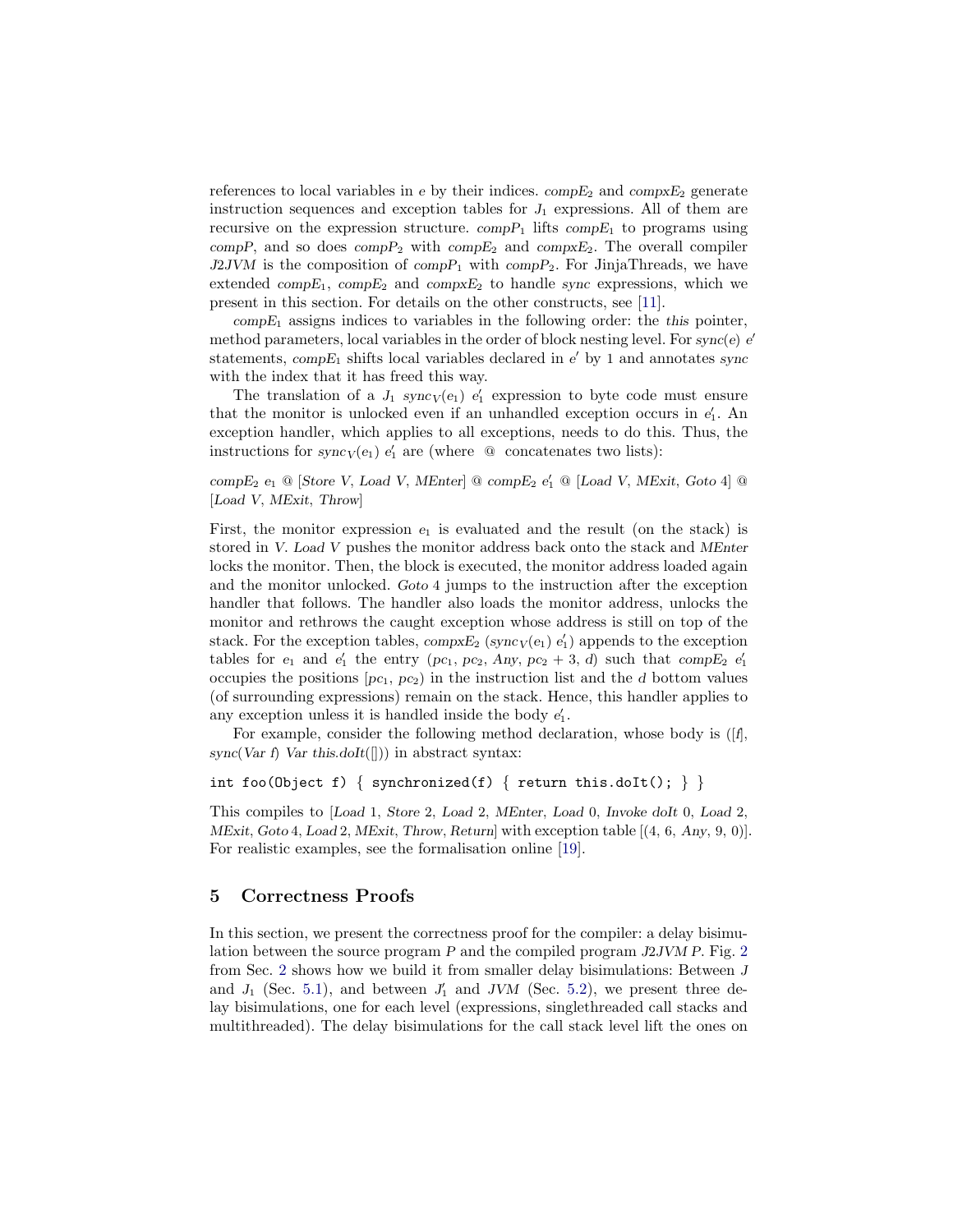the expression level to single threads and the multithreaded level is always  $\sim_m$ from Sec. [3.3](#page-10-1) instantiated with the <sup>t</sup> level. Finally, we show that  $J_1^m$  and  $J_1^m$  are equivalent for states of interest (Sec. [5.3\)](#page-14-0). By transitivity, P and J2JVM P are delay bisimilar, i.e. the compiler is correct (Thm. [2\)](#page-14-1).

The delay bisimulation relations typically consist of two parts: (i) the actual relation between states of the two semantics and (ii) some well-formedness constraints on the states of either semantics (e.g. being typeable) required by the bisimulation proof. The latter restrict the set of "valid" states for which the bisimulation property holds. To increase proof automation, we have similarly split the bisimulation proofs: First, we show that simulating reductions exists under conditions (i) and (ii), and that the resulting states are again related in (i). Next, we show that the constraints in (ii) are preserved under reductions and that the initial states satisfy them.

#### <span id="page-12-0"></span>5.1 Strong Bisimulation between  $J$  and  $J_1$

 $J$  and  $J_1$  only differ in the treatment of local variables. Hence, the thread features do not introduce anything essentially new for the verification. Still, transferring the old correctness proof (which uses the big step semantics) required several substantial changes: (i) We adapted the small step semantics  $J_1^e$  such that it is strongly bisimilar to  $J<sup>e</sup>$ , whereas the old semantics would only allow delay bisimilarity. This way, we need not distinguish observable from silent moves, which greatly simplifies the inuctive cases in the proofs. (ii) The strong bisimulation  $J^e_{\sim}$  between  $J^e$  and  $J_1^e$  must now relate not only initial and final states, but also all intermediate states. We require that both expressions are identical in structure except for variable names, which are resolved according to  $compE<sub>1</sub>'s$ numbering scheme. In addition to the old well-formedness constraints (e.g. a definite assignment test), the monitor address in the local variables in  $J_1^e$  must agree with the monitor address in the insync subexpression. (iii) We must now also show that small-step reductions preserve the well-formedness conditions.

Although the simulations are now much finer and must cover both directions, the old notions for the simulation proof [\[11\]](#page-19-5) are still sufficient, i.e. the proofs do not pose any major difficulties. Establishing  $\bar{J}^{\varepsilon}$  for the resulting states in the case for  $sync<sub>V</sub>(e)$  e' relies on V, the local monitor variable, not being accessed explicitly in the  $e'$ , which the compiler numbering scheme guarantees.

# <span id="page-12-1"></span>5.2 Delay Bisimulation between  $J'_1$  and JVM

The translation from  $J_1$  to JVM is the most complicated one. It flattens the tree structure of expressions to a linear list of instructions. Exception handlers are registered in exception tables. Synchronized blocks are implemented by MEnter and MExit instructions and an exception handler. Like between J and  $J_1$ , the key to correctness is delay bisimilarity on the expression level, on which we focus in this section. Calling and returning from methods works similarly in  $J_1^t$  and  $JVM<sup>t</sup>$ , the laborious proof simply lifts delay bisimilarity. The multithreaded level is the framework semantics in both semantics. It is easy to show that the delay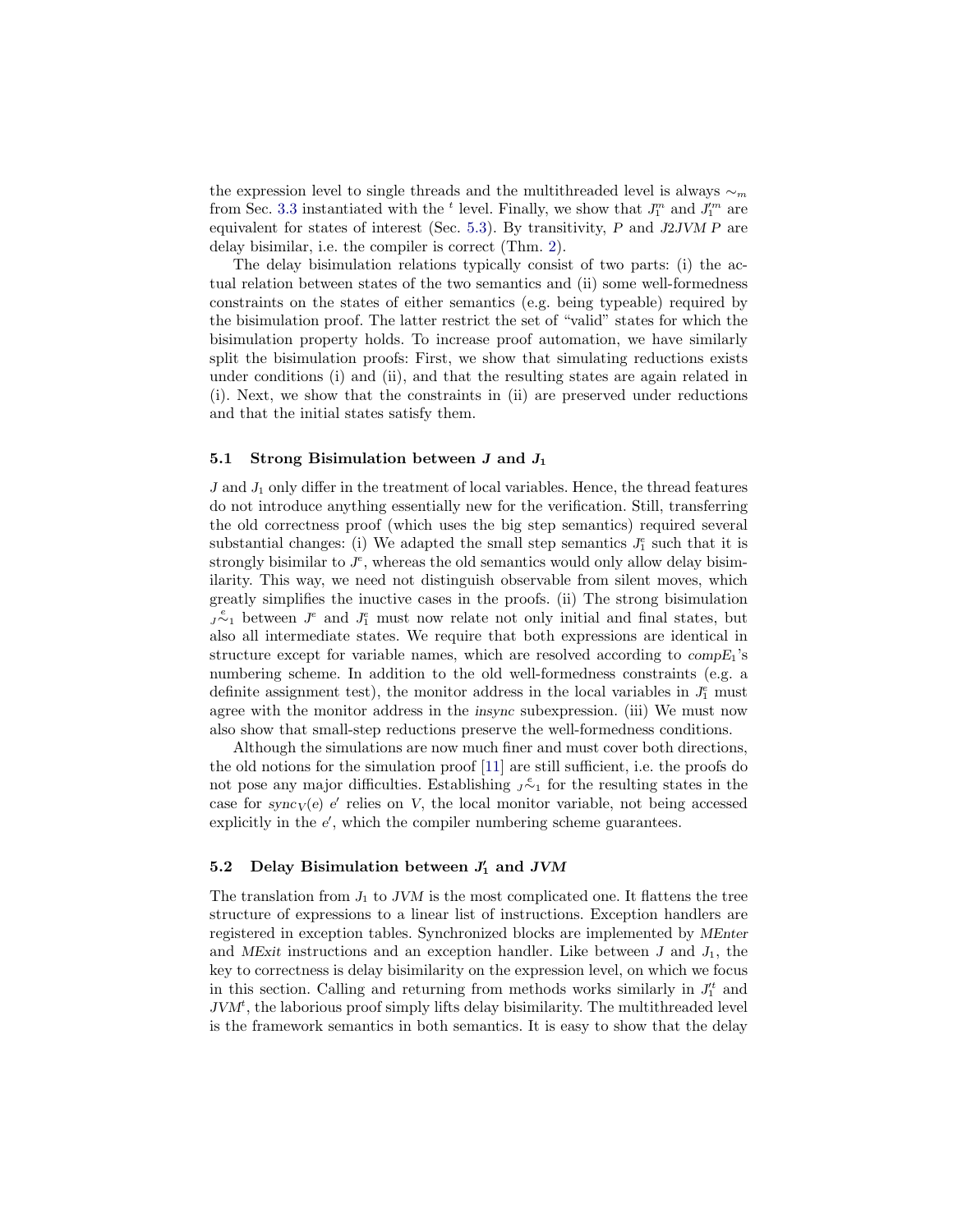bisimulation for the thread level preserves final states and is preserved by heap changes. Thus, Thm. [1](#page-10-2) from Sec. [3.3](#page-10-1) yields delay bisimilarity for  $J_1^{\prime m}$  and  $JVM^m$ .

For the expression level, we make with a detour via the aggressive VM  $JVM_a^e$ . We show that  $JVM_a^e$  simulates  $J_1^{\prime e}$ , but that  $J_1^{\prime e}$  simulates  $JVM_d^e$ . Since the byte code verifier accepts all compiled programs, the defensive VM  $JVM_d^e$  simulates the aggressive  $JVM_a^e$  step by step. This detour saves us from showing type safety for  $J_1^{\prime e}$ . If we used JVM<sup>e</sup> directly, only full run-time typeability of the  $J_1^{\prime e}$  expression would ensure that the  $JVM_d^e$  does not halt because of a type error where  $J_1^{\prime e}$ still continues to execute. Conversely, the aggressive VM performs fewer checks than  $J_1^{\prime e}$ , so  $J_1^{\prime e}$  might get stuck when  $JVM_a^e$  continues with undefined behaviour. Hence, bisimilarity holds only for conformant byte code states.

Note that this detour only affects the semantics, not the delay bisimulation relation  $e^{e}_{i\text{sym}}$ .  $P,e,h \vdash (e_1, xs_1)$   $e^{e}_{i\text{sym}}$  (*stk*, *loc*, *pc*, *xcp*) relates a  $J_1^e$  state (*e*<sub>1</sub>, *xs*<sub>1</sub>) (expression and local variables) to a  $JVM<sup>e</sup>$  state (stk, loc, pc, xcp) (stack, local variables, program counter, and exception flag) for a heap h that is the same for both. P only defines the class hierarchy, whereas the  $J_1$  expression e compiles to the instruction list comp $E_2$  e with exception table compx $E_2$  e. The inductive definition for  ${}_{1} \stackrel{e}{\approx} {}_{jvm}$  mirrors the  $J_1^{\prime e}$  reduction rules and relates instruction positions and the stack in the compiled code to partially evaluated expressions.

Fig. [6](#page-14-2) shows some representative rules from the inductive definition. The single rule  $B_1$  $B_1$  for all expressions exploits that the last instruction in a compiled expression always puts its result value on top of the stack. Unfortunately, this does not translate to exceptions, because byte code does not propagate exceptions from subexpressions, but exception tables are used. Hence,  $1 \approx_{jvm}$  contains separate exception propagation rules for all expressions, similar to  $B_2$  $B_2$ . Still, it abstracts from computed values and addresses of thrown exceptions and only requires that they are the same in both  $J_1^e$  and  $JVM^e$ . Moreover, rules like  $B_3$  $B_3$ for all subexpressions of all expressions embed bisimilar states for the subexpression into the context of the larger expression, thereby shifting the stack and instruction pointer as necessary. Finally, the definition contains a rule for every byte code instruction and intermediate  $J_1^e$  state. For example,  $B_4$  $B_4$  relates the  $J_1^e$ state which next acquires a monitor's lock to the intermediate  $JVM<sup>e</sup>$  state after executing the Store V instruction that saves the monitor address. Although  $J_1^e$ and JVM<sup>e</sup> operate on the local variable array in the same way, they must not be equated in the bisimulation relation, because they differ in such intermediate states like in  $B_4$  $B_4$ , which  $J_1S4$  $J_1S4$  skips.

The simulation proofs heavily rely on this value passing scheme. The next lemma, which is shown by induction on  ${}_{1} \stackrel{e}{\approx} {}_{jvm}$ , says that for related states, if one of them denotes a result values or thrown expressions, then the other can produce the same outcome using only  $\tau$ -moves.

<span id="page-13-0"></span>**Lemma 2.** Let  $P,e,h \vdash (e_1, xs_1) \xrightarrow{\epsilon}_{jvm} (stk, loc, pc, xcp)$ . If  $e_1 = Val v$ , then (stk, loc, pc, xcp) can silently execute to ([v], xs<sub>1</sub>,  $|compE_2 e|, \perp$ ). If  $e_1 = Throw a$ , it can do so to ([Addr a],  $xs_1$ ,  $pc'$ , [a]) for some pc'. Conversely, if  $stk = [v]$  and  $pc = |compE_2 e|$ , then  $(e_1, xs_1)$  can silently become (Val v, loc). If  $xcp = |a|$ , then  $(e_1, xs_1)$  can silently become (Throw a, loc).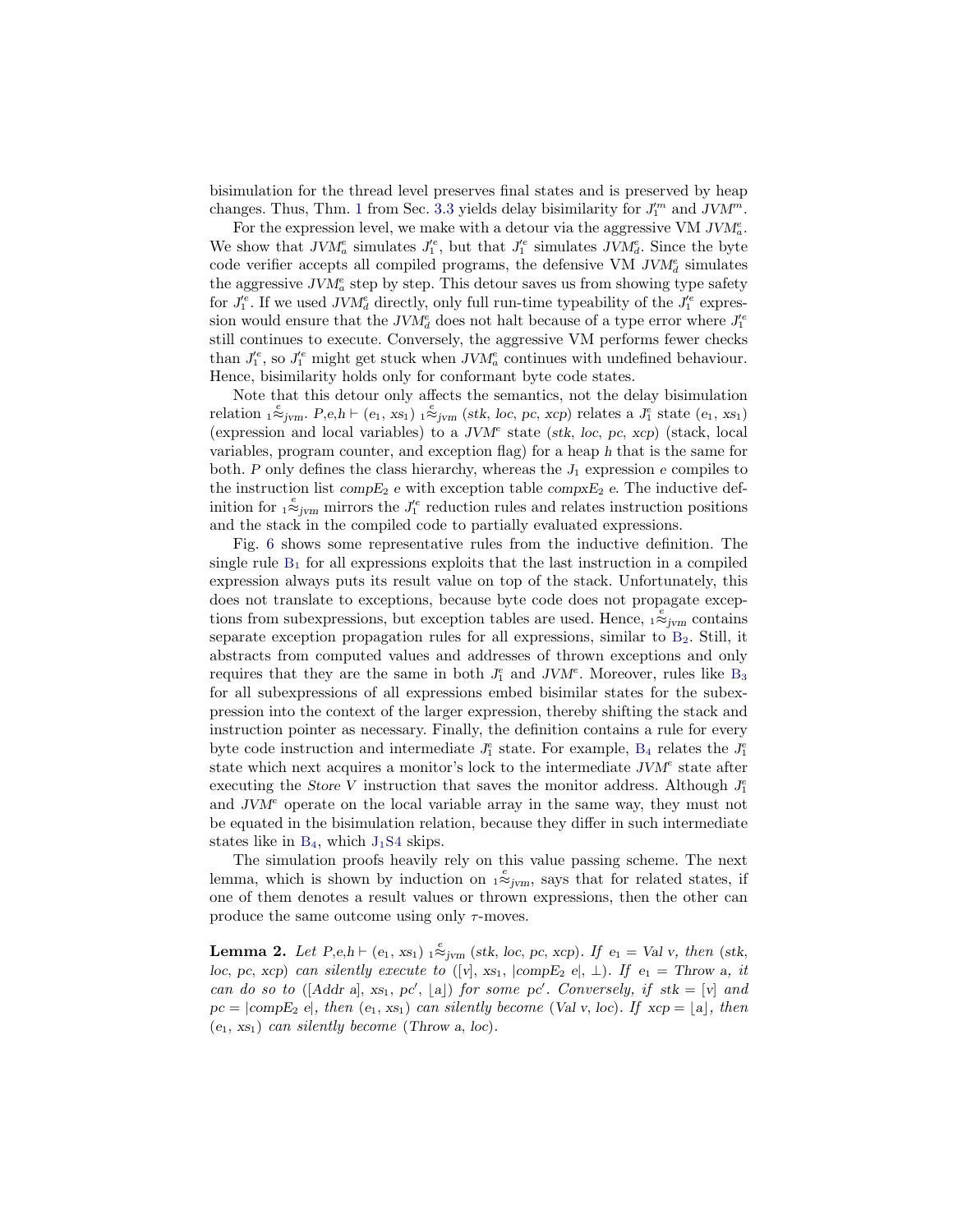

 $P$ ,sync $_V(e_1)$   $e_2$ ,h  $\vdash$  (sync $_V(Val V)$   $e_2$ ,xs)  $_1 \stackrel{e}{\approx}$ jvm  $([], xs[V := v], 1 + |compE_2 e_1|, \bot)$   $\mathbf{B}_4$ 

<span id="page-14-2"></span>**Fig. 6.** Example introduction rules for the  ${}_{1} \stackrel{e}{\approx} {}_{jvm}$  bisimulation relation

Then, the simulation proofs consist of a huge induction on  ${}_{1} \stackrel{e}{\approx} {}_{j \text{vm}}$  and case analysis of the execution steps. Control constructs like conditionals and loops, which are compiled to (conditional) jumps, are verified like in sequential settings.

### <span id="page-14-0"></span>5.3 Correctness of the Compiler

In Sec. [5.1](#page-12-0) and [5.2,](#page-12-1) we have shown delay bisimilarity for the individual compiler stages, but w.r.t. two different semantics in the intermediate language  $J_1$ . To link  $J_1^m$  and  $J_1^{\prime m}$  executions, we must show that the additional reductions in  $J_1^{\prime t}$ due to e.g.  $J_1'SS$  and  $J_1'S9$  $J_1'S9$  are never executed in  $J_1''''$ , i.e. that the monitor exit instructions never raise IllegalMonitorState or NullPointer exceptions.

We prove that  $J_1^m$  and  $J_1^{'m}$  are the same for a multithreaded state  $s_1$ , in which for every monitor a and thread t in  $s_1$ , the number of insync<sub>V</sub>(a) subexpressions of t equals the number of times t holds a in locks  $s_1$  (written  $\vdash s_1 \sqrt{ }$ ). In such a state,  $J_1^{\prime m}$  never picks  $J_1$  [S9](#page-7-0) as the TA [HasNoLock a'] never holds. Since all  $J_1^m$ reductions preserve  $\vdash$  s<sub>1</sub>  $\checkmark$ , we add it as an additional well-formedness constraint to  $\overline{J}_{\sim 1}^m$ . Similarly, J'<sub>1</sub>[S8](#page-7-0) is never possible because  $\overline{J}_{\sim 1}^e$  (and thus  $\overline{J}_{\sim 1}^m$ , too) does not allow Null being stored in the local variable for the monitor address. Thus, the augmented relation  $\bar{j}_{\sim 1}^m$  is also a delay bisimulation for  $J^m$  and  $J_1^m$ .

We have shown all delay bisimulations from Fig. [2.](#page-3-2) By transitivity,  $J<sup>m</sup>$  and  $JVM<sup>m</sup>$  are delay bisimilar. In the initial state  $s<sub>J</sub>$  in J, no monitor is locked, all wait sets are empty and there is only a single thread  $t$  whose expression is the body of some method M of class C in program P. For JVM, the initial state  $s_{jvm}$ is the same as  $s_j$  except that t's local state is the call frame ([], loc, C, M, 0) and no exception is flagged. For an mfinal  $J<sup>m</sup>$  state s, the function mxcp s extracts the correct exception flag for every thread in s, i.e.  $\perp$  for normal termination and bac if the exception at address a caused the abrupt termination. Then, Lem. [1](#page-9-2) from Sec. [3.2](#page-9-0) gives the following main correctness theorem:

<span id="page-14-1"></span>**Theorem 2.** Let  $s_j$  execute to  $s'_j$  in  $J^m$  for P with trace tas such that mfinal  $s'_j$ . Then,  $s_{jvm}$  executes to mxcp  $s'_J$  in JVM<sup>m</sup> for J2JVMP with trace tas. Conversely, if  $s_{\text{jvm}}$  executes to  $s'_{\text{jvm}}$  in JVM<sup>m</sup> for J2JVM P with trace tas such that mfinal  $s'_{\text{jvm}}$ , then  $s'_{jvm}$  has the form mxcp  $s'_{j}$  and  $s_{j}$  executes to  $s'_{j}$  in  $J^{m}$  for P with trace tas.

Proof. The full proof can be found online in the formalisation [\[19\]](#page-19-6).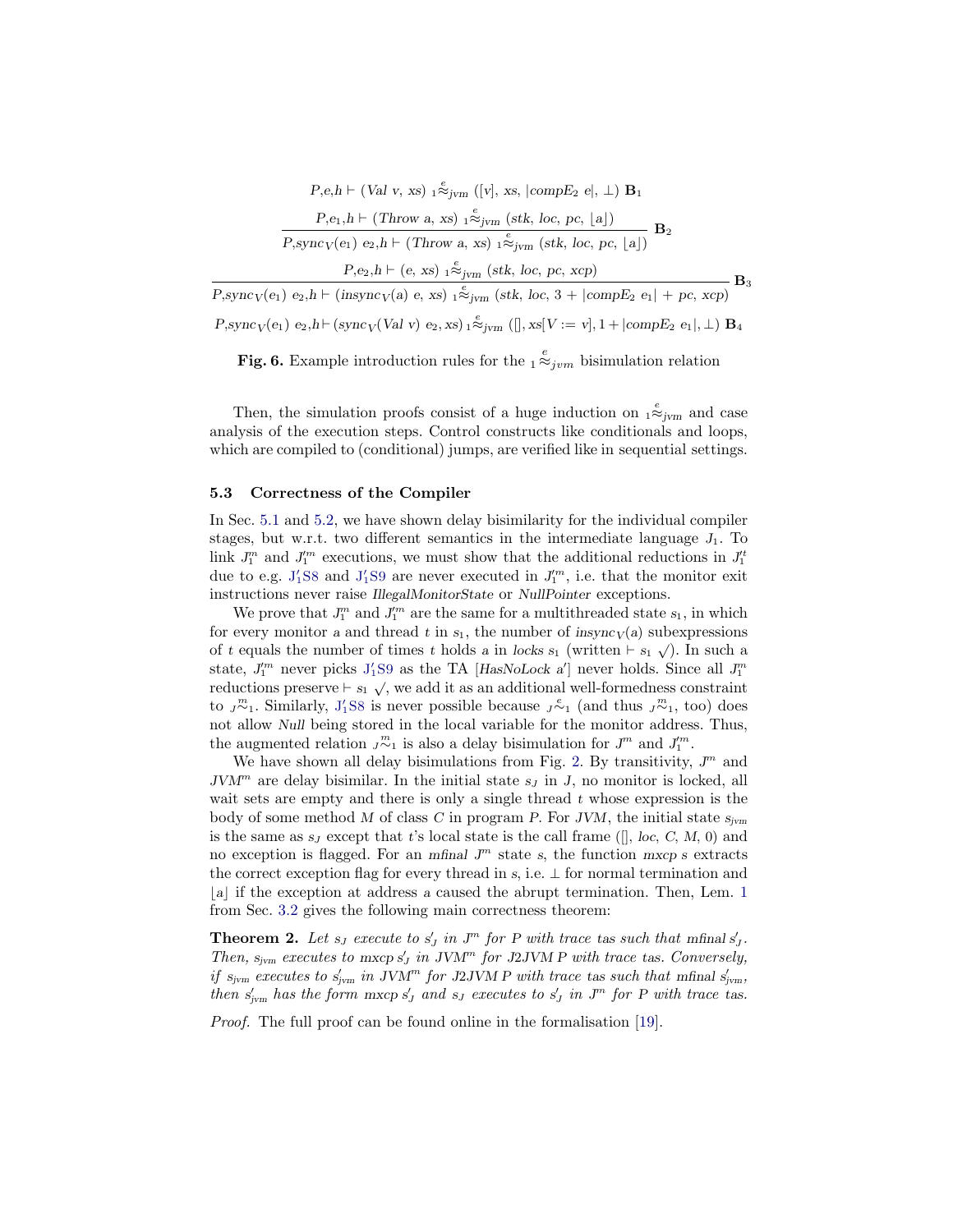### <span id="page-15-0"></span>6 Discussion

Challenges due to concurrency. Verifying a compiler for a concurrent language adds three dimensions to compiler verification for sequential programs: (i) nondeterministic interleaving, (ii) different granularity of atomic operations between source and byte code, and (iii) memory models for optimisations. In JinjaThreads, we have addressed (i) and (ii).

For nondeterminism, bisimulation replaces the standard simulation approach for sequential programs, where only the compiled program simulates the source program. For bisimulation, it does not suffice to just show the other direction, but some subtleties arise: First, neither the source nor the compiled program may carry on if the other gets stuck, e.g. due to type errors. Our source code semantics is a small-step semantics, whereas the VM is an abstract state machine. Both naturally contain different type checks, only a full type system and type safety proof at every stage would ensure bisimilarity. By using both the aggressive and defensive VM in the simulation proofs, we only need a single type safety proof for byte code which ensures that both VMs are equivalent for verified byte code.

Second, the bisimulation must relate all states that are reachable from either initial state. Ordinary simulations do not have to relate intermediate states in the target code, which the source code skips, to any other state. This substantially increases the size of the bisimulation relation and consequently the number of cases the simulation proof has to consider. For  ${}_{1} \stackrel{e}{\approx} {}_{jvm}$ , Lem. [2](#page-13-0) from Sec. [5.2](#page-12-1) solves this problem for the numerous inductive steps in the simulation proof. For the base cases, we use similar lemmas for each expression, if necessary.

Our correctness result only mentions terminating executions, but a compiler should also preserve nontermination and deadlock. However, the standard (bi-)simulation approach with  $\tau$ -moves cannot prove this because infinitely many consecutive  $\tau$ -moves might be simulated by no moves at all, which is known as the infinite stuttering problem. Hence, our correctness result allows the byte code program to silently diverge even if all executions of the source program terminate, although this is not the case for our compiler. To prove this, we must strengthen the definition of delay bisimulation with an explicit notion of divergence like in [\[5\]](#page-19-12), but we do not expect fundamental problems to arise from this.

Concerning (ii), several source code statements such as sync generate multiple byte code instructions. A single observable step in the source code program is decomposed into a number of silent steps and one observable step in between. Although it does not show up in the generated code, the number of atomic steps in the different semantics differs considerably. In particular, exceptions slowly propagate up in J whereas the VM directly jumps to the exception handler. The framework semantics, which we use at all stages, allows to decompose the multithreaded case to single threaded, where shared memory accesses and synchronisation must be observable. Hence, we do not have to worry about interleavings and atomicity in the main correctness proofs themselves.

Java vs. JinjaThreads. JinjaThreads is a generalised subset of Java and Java byte code. In terms of concurrency, it models all Java features of the JLS except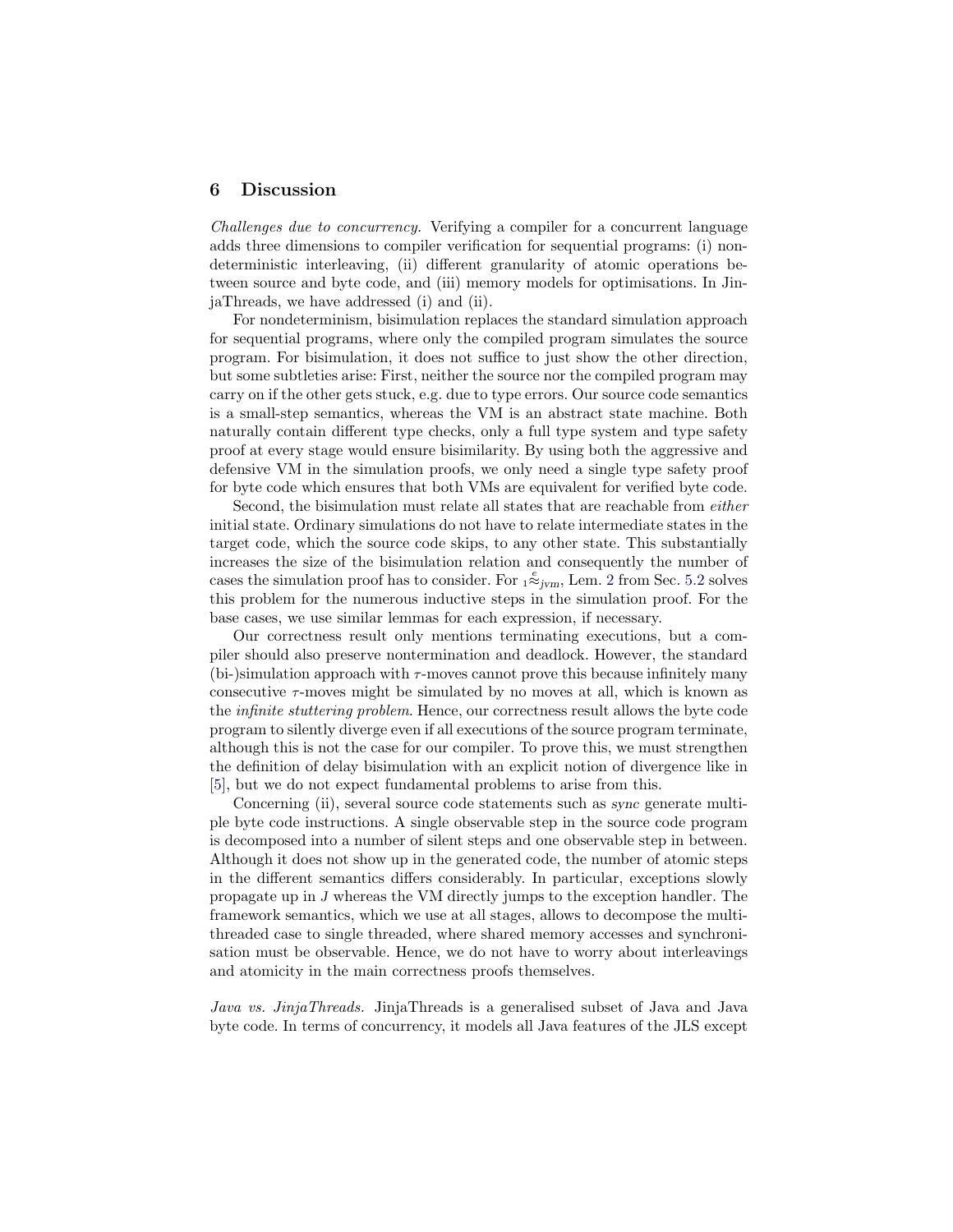for time-dependent operations such as Thread.sleep and thread interruption. The latter could be easily added to the framework, but we cannot model the former because we have no notion of time. Other concurrency features like thread groups and the java.util.concurrent library are Sun's proprietary extensions, which we have not modelled. As to the sequential part, JinjaThreads inherits all features from Jinja: classes and objects, inheritance, dynamic dispatch, fields, arrays, exceptions, local variables, conditionals and loops, binary operators, etc. JinjaThreads models neither interfaces nor static fields and methods, but these are orthogonal to concurrency and could be added if desired. Thus, any Java program that uses only JinjaThreads features can be directly translated to JinjaThreads abstract syntax. JinjaThreads generalises Java in that it does not distinguish between statements and expressions to keep the formalisation simple. Unlike Java, e.g., the condition of a while loop may contain a try catch block.

For byte code, the situation is similar: all byte code instructions for the above features are modelled. The exception tables are slightly more general because for exception handling, the stack need only be trimmed to a specified size, but not completely cleared. For Jinja programs that respect the syntactic constraints of Java, our compiler only produces byte code that could be directly pretty-printed to Java byte code.

Although our formalisation completely ignores the memory model issue, it is still a sound model for real Java. For programs without data races in the sense of the JMM, the JMM guarantees sequential consistency [\[3\]](#page-18-0), i.e. our interleaving semantics can reproduce all allowed executions. Hence, our results also apply to data race free Java programs. Moreover, our compiler is strictly nonoptimising; it just follows the recommendations in the JVMS [\[16,](#page-19-9) Ch. 7]. In fact, even Sun's javac compiler in Java 2 SE optimises only very little, but leaves this to the JIT compiler in the VM. Sevčík and Aspinall [[25\]](#page-19-13) showed that the JMM allows all program transformations that do not affect the JMM-observable behaviour. Since our compiler falls into this class, our verification will also work for the JMM.

Size of the formalisation. Currently, JinjaThreads consists of about 47k lines of Isabelle theories (without the a data flow analysis framework for the byte code verifer) , but not everything is relevant to the compiler itself. The framework semantics has approx. 6k lines. About 4.3k lines provide general infrastructure for JinjaThreads. The semantics for  $J, J_1$  and  $JVM$ , the byte code verifier and type safety proofs are 14k lines. 1k lines show that our J semantics is bisimilar to the original source code semantics which dynamically inlines method calls. The translation from  $J$  to  $J_1$  is verified in about 3.4k lines, but the by far largest part is the bisimilarity proof for  $J_1$  and  $JVM$  with more than 17k lines. Replaying all proofs (including type safety and the byte code verifier) in Isabelle2009 takes 52 minutes on an Intel DualCore 2.33GHz processor with 2GB memory.

In comparison, Jinja [\[11\]](#page-19-5), on which JinjaThreads was based, has only 15k lines of Isabelle code (excluding the data flow analysis). The compiler verification in terms of the big-step semantics is much easier: about 3.2k lines. Hence, going from big-step to small-step and from sequential to multithreaded has blown up the amount of proofs to be done. In particular, semantic preservation in Jinja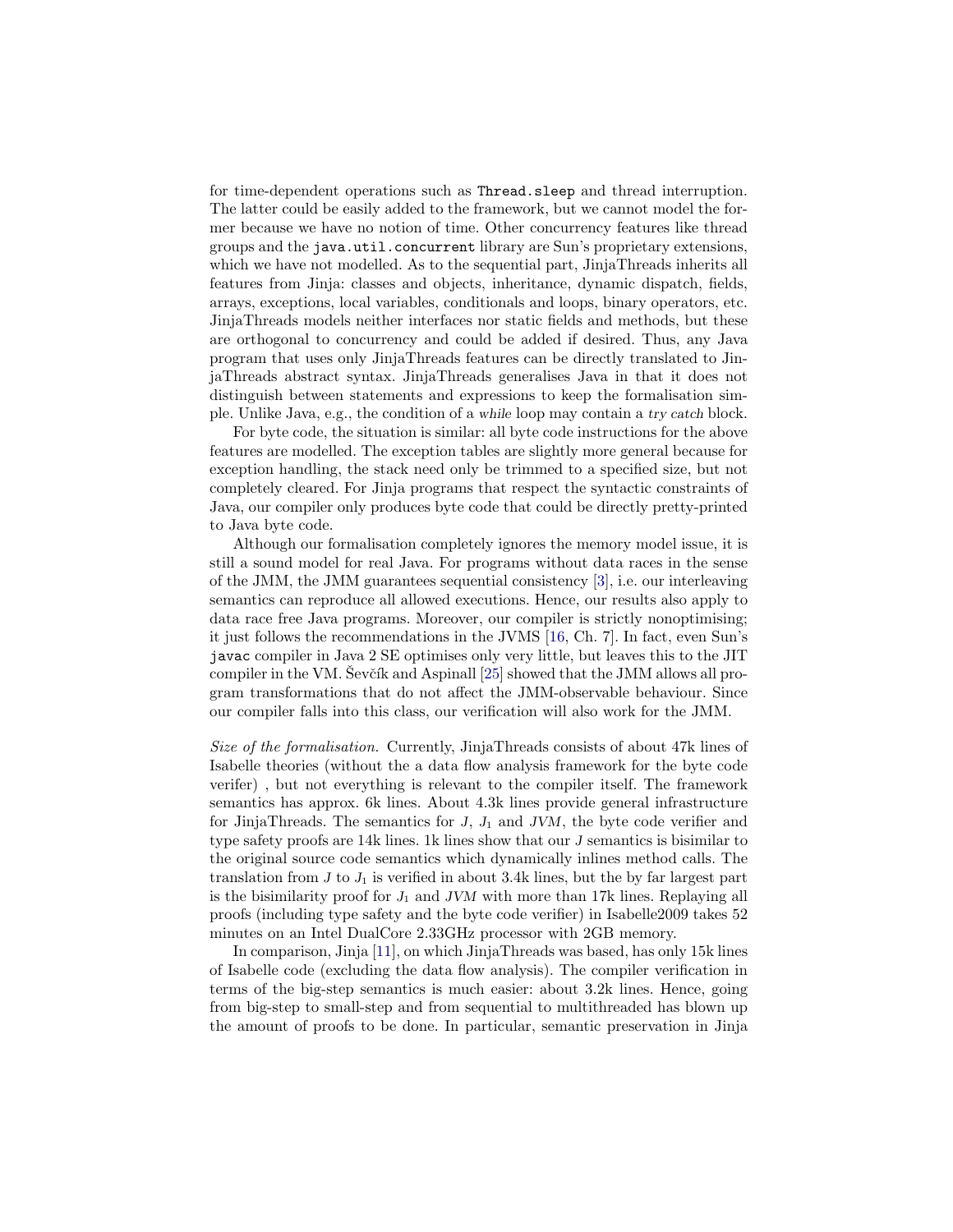is only unidirectional from source code to byte code. Our proof scripts may be not optimal yet, and we expect that some improvements can be made, but the difference in size w.r.t. Jinja will remain immense.

# 7 Related Work

Formal semantics for Java. There are a lot of formal semantics for different subsets of sequential Java source code and byte code, e.g. [\[2,](#page-18-2)[11](#page-19-5)[,22\]](#page-19-14). As for concurrent Java, AtomicJava [\[7\]](#page-19-15) by Flanagan et al. models most Java source code features except inheritance and exception handling. Stärk et al.  $[26]$  present a semantics for multithreaded source code based on abstract state machines, a penand-paper proof for type preservation, and a model of a sequential JVM. Liu and Moore's interpreter M5 [\[17\]](#page-19-17) in ACL2 provides a monolithic multithreaded semantics for byte code, which also models class loading and initialisation. They aim at verifying JVM implementations w.r.t. the JVMS. Huisman and Petri's [\[10\]](#page-19-18) detailed model of the JVMS in Coq features all byte code instructions, the wait/notify mechanism and thread interruption, but they do not report on any proofs with the semantics.

Like in our approach, Belblidia and Debabbi [\[4\]](#page-19-19) have a semantics for threads in isolation and a second layer which manages the threads from which it receives thread actions, which they call labels. In contrast to ours, their single-thread semantics already takes care of the locks, which are stored in shared memory. Nor do they model the wait/notify mechanism or thread interruption. Also, they only give the byte code semantics, but do not report on any proofs with it.

Formally verified compilers. Compiler verification in general has been an active research topic for more than 40 years; see [\[6\]](#page-19-20) for an annotated bibliography. Rittri [\[24\]](#page-19-3) and Wand [\[27\]](#page-19-4) first used bisimulations for compiler verification for a simple, parallel functional language. They showed that running the compiled code on a virtual machine is weakly bisimilar to the source code's denotational semantics.

Most closely related to our compiler is the one by Stärk et al.  $[26]$ , but it handles only sequential Java source code. Also, they lack the formal rigour required for machine-checked proofs, as already pointed out in [\[11\]](#page-19-5).

As for compiler verification for concurrent Java, Sevčík and Aspinall [[25\]](#page-19-13) report on verifying individual compiler optimisations w.r.t. the JMM. They show that the JMM does not allow as many as intended by its designers for programs with data races. However, their proofs are only on paper for a toy core language without almost all sequential Java features.

Leroy's CompCert project [\[13,](#page-19-1)[14,](#page-19-0)[15\]](#page-19-21) has been the most remarkable landmark in mechanised compiler verification recently. He has verified a complete compilation tool chain from a subset of C source code to PowerPC assembly language in Coq. CompCert focuses on low-level details and language features such as memory layout, register allocation and instruction selection. Leroy also plans to extend CompCert to concurrency [\[15,](#page-19-21) Sec. 17.7]. He wants to show semantic preservation only for pseudo-sequential executions, where threads are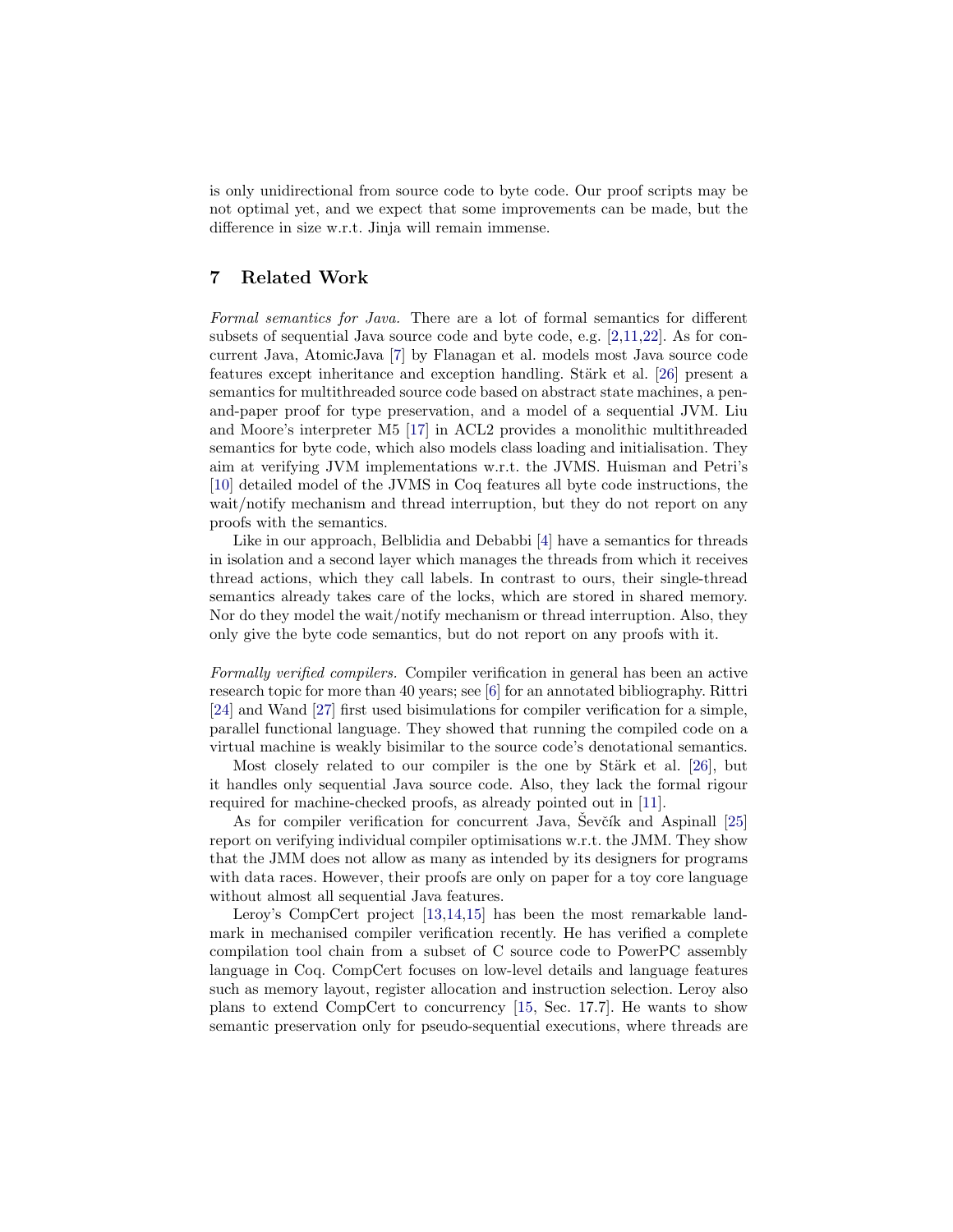rescheduled only at lock operations. By contrast, our approach directly covers all interleavings and all behaviours, since we use bisimulations instead of simulations. Hence, our proof also shows that the different granularity of atomicity in source code and byte code does not affect the possible behaviour of programs.

As part of the Verisoft project, Leinenbach [\[12\]](#page-19-22) has verified a nonoptimising compiler from C0, a subset of C, directly to DLX assembler in Isabelle/HOL. Like CompCert, he focuses on low-level details and only proves a weak simulation theorem for sequential executions, but not for the backward direction.

### 8 Conclusion and Future Work

In the current paper, we presented the first verification of a compiler for multithreaded Java to byte code. The proof technique is much more difficult than for sequential languages: (i) one must switch from big-step to small-step semantics in the source, target and intermediate languages, and (ii) one must show both directions of the required bisimulation to be semantics preserving. According to the more complex proof requirements, the verification required 47k lines of Isabelle formalisation compared to 15k lines for the sequential predecessor.

Our verified Java compiler is part of a larger project which aims to completely verify an infrastructure for language-based security [\[9,](#page-19-23)[28\]](#page-19-24). Still, much remains to be done: Without a trusted VM, the guarantee of the verified compiler is vacuous. We are currently working together with the Isabelle team on mechanically extracting an executable VM from our formalisation. Moreover, our notion of bisimulation cannot distinguish a deadlocked program from a silently diverging one. Leroy's simulation property [\[15\]](#page-19-21) might be a good starting point for a stronger notion. As the next step, we plan to add the JMM to our interleaving semantics. Using the techniques from [\[25\]](#page-19-13), we expect to transfer our results to the JMM without meeting fundamental problems. This will further narrow the formalisation gap between Java and JinjaThreads. Finally, we are going to add the missing constructs from sequential Java to obtain a verified compiler for full Java. To automate the conversions, we are also working on a simple parser from Java source code to abstract syntax and a printer from byte code abstract syntax back to Java byte code.

Acknowledgements. We would like to thank G. Snelting, D. Wasserrab, D. Lohner, and C. Hammer for inspiring discussions about the formalisation and the anonymous reviewers for valuable comments on earlier drafts of this paper.

# References

- <span id="page-18-1"></span>1. L. Aceto, R.J. van Glabbeek, W. Fokkink, and A. Ingólfsdóttir. Axiomatizing prefix iteration with silent steps. Information and Computation, 127(1):26–40, 1996.
- <span id="page-18-2"></span>2. J. Alves-Foss, editor. Formal Syntax and Semantics of Java, vol. 1523 of LNCS. Springer, 1999.
- <span id="page-18-0"></span>3. D. Aspinall and J. Ševčík. Formalising Java's data-race-free guarantee. In TPHOLs'07, vol. 4732 of LNCS, pp. 22–37. Springer, 2007.